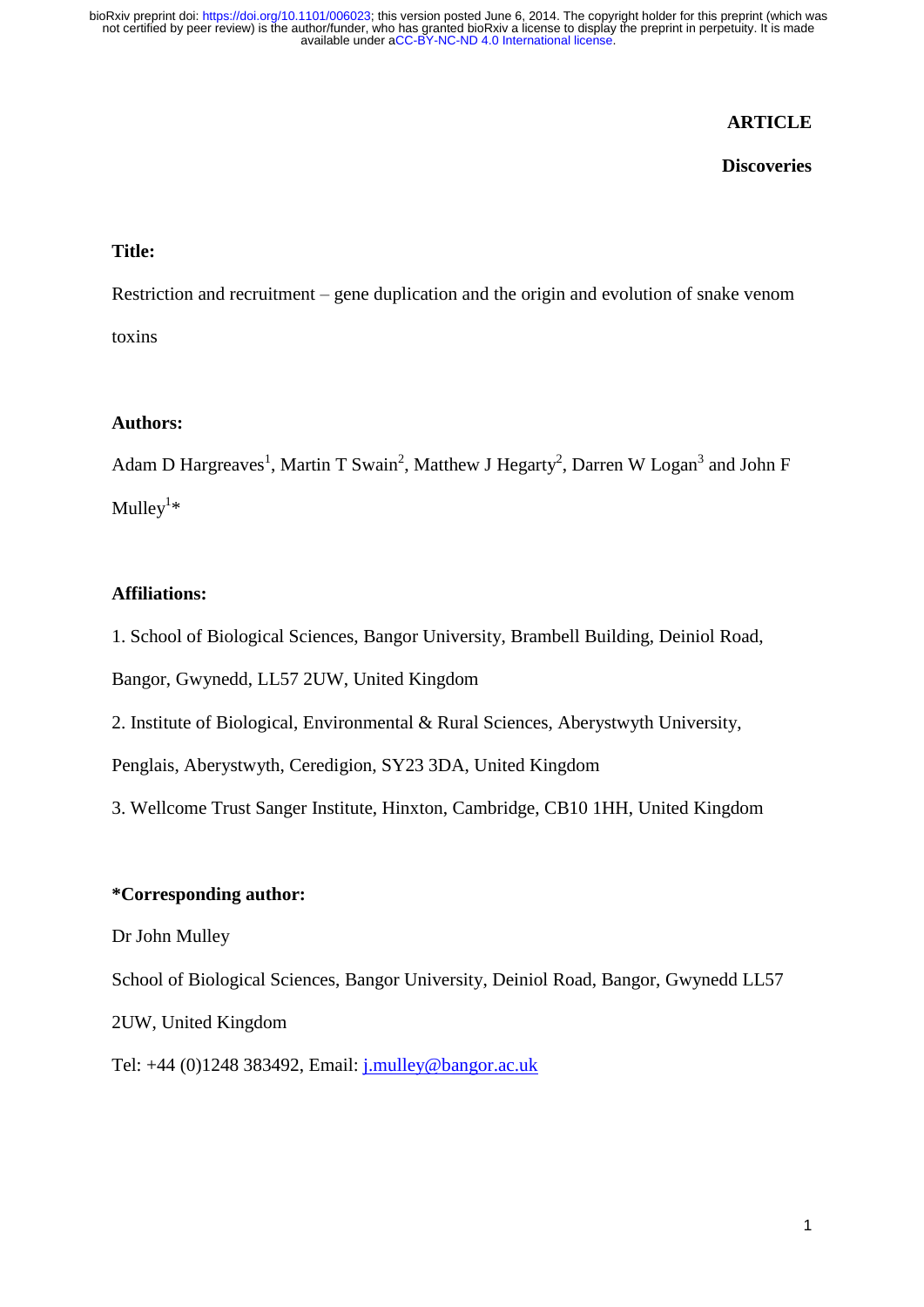#### **Abstract**

The genetic and genomic mechanisms underlying evolutionary innovations are of fundamental importance to our understanding of animal evolution. Snake venom represents one such innovation and has been hypothesised to have originated and diversified via a process that involves duplication of genes encoding body proteins and subsequent recruitment of the copy to the venom gland where natural selection can act to develop or increase toxicity. However, gene duplication is known to be a rare event in vertebrate genomes and the recruitment of duplicated genes to a novel expression domain (neofunctionalisation) is an even rarer process that requires the evolution of novel combinations of transcription factor binding sites in upstream regulatory regions. This hypothesis concerning the evolution of snake venom is therefore very unlikely. Nonetheless, it is often assumed to be established fact and this has hampered research into the true origins of snake venom toxins. We have generated transcriptomic data for a diversity of body tissues and salivary and venom glands from venomous and non-venomous reptiles, which has allowed us to critically evaluate this hypothesis. Our comparative transcriptomic analysis of venom and salivary glands and body tissues in five species of reptile reveals that snake venom does not evolve via the hypothesised process of duplication and recruitment of body proteins. Indeed, our results show that many proposed venom toxins are in fact expressed in a wide variety of body tissues, including the salivary gland of non-venomous reptiles and have therefore been restricted to the venom gland following duplication, not recruited. Thus snake venom evolves via the duplication and subfunctionalisation of genes encoding existing salivary proteins. These results highlight the danger of the "just-so story" in evolutionary biology, where an elegant and intuitive idea is repeated so often that it assumes the mantle of established fact, to the detriment of the field as a whole.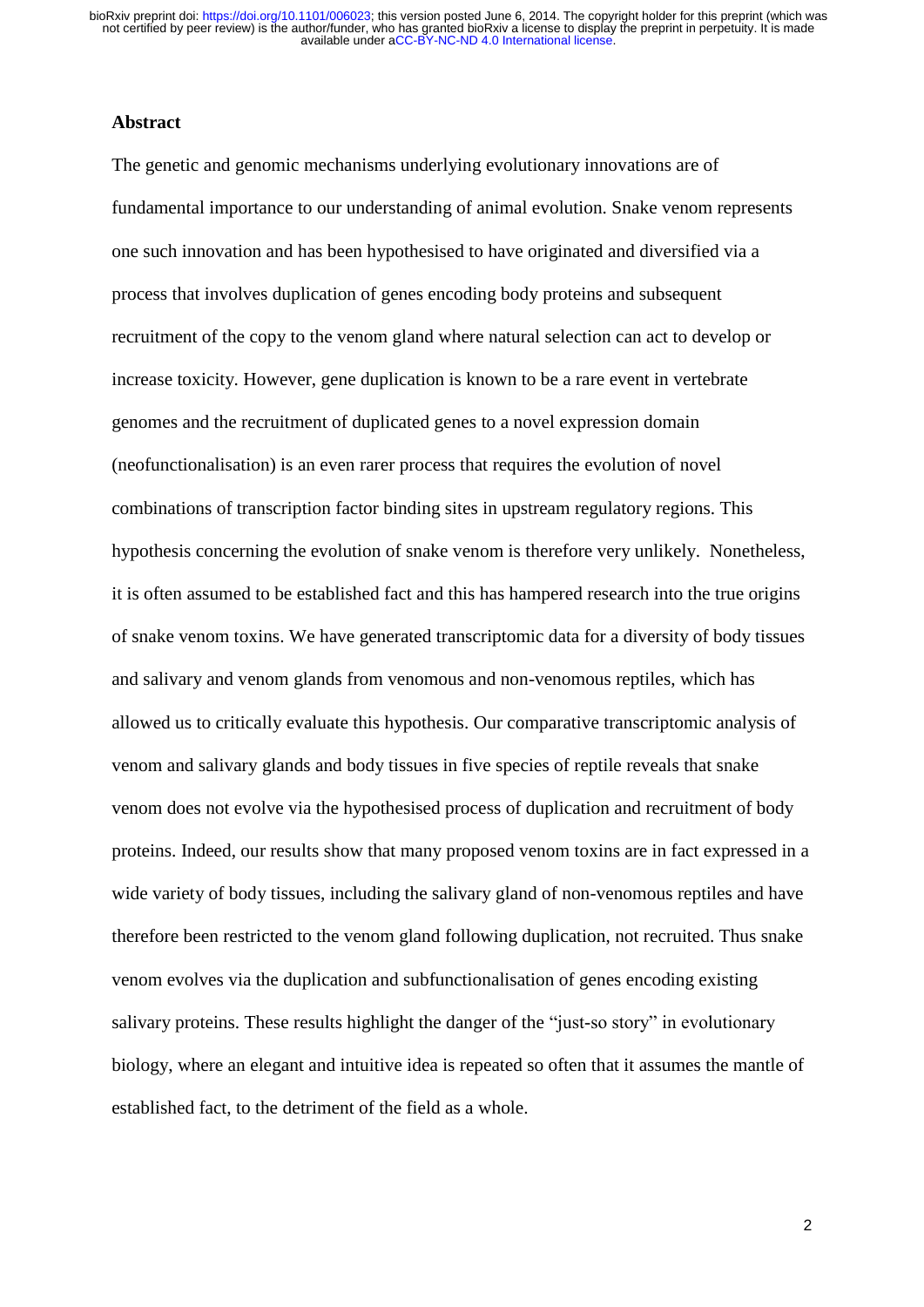# **Introduction**

Gene duplication is a rare event in eukaryotic genomes and has been suggested to be the major source of novel genetic material (Ohno 1970). Estimates of the rate of gene duplication in vertebrates vary from 1 gene per 100 to 1 gene per 1000 per million years (Lynch and Conery 2000; Lynch and Conery 2003; Cotton and Page 2005), and the most common fate for a duplicate gene is the loss of its function (nonfunctionalisation, pseudogenisation (Mighell et al. 2000; Presgraves 2005)). However, in some cases a duplicate gene is retained in the population and undergoes either subfunctionalisation (where the two duplicates divide the sum of the ancestral role(s) between them) or neofunctionalisation (where one of the duplicates assumes a new role, independent of the ancestral function (Force et al. 1999)). This latter process of evolving an entirely new function is known to be incredibly rare and there are few conclusive examples of it in the literature (Escriva et al. 2006; Van Damme et al. 2007; Deng et al. 2010).

The venom of advanced snakes has been hypothesised to have originated and diversified via gene duplication (Wong and Belov 2012). In particular, it has been suggested that both the origin of venom and the later evolution of novelty in venom has occurred as a result of the duplication of a gene encoding a non-venom physiological or "body" protein that is subsequently recruited, via gene regulatory changes, into the venom gland, where natural selection can act on randomly occurring mutations to develop and/or increase toxicity (Lynch 2007; Fry et al. 2009b; Kwong et al. 2009; Casewell et al. 2012; Fry et al. 2012a; Casewell et al. 2013; Margres et al. 2013; Vonk et al. 2013). In short, it has been proposed that snake venom diversifies via repeated gene duplication and neofunctionalisation, a somewhat surprising finding given the apparent rarity of both of these events (here we refer to neofunctionalisation with respect to the acquisition of novel sites of expression at the level of individual tissues, not the acquisition of novel functions at a molecular level, which is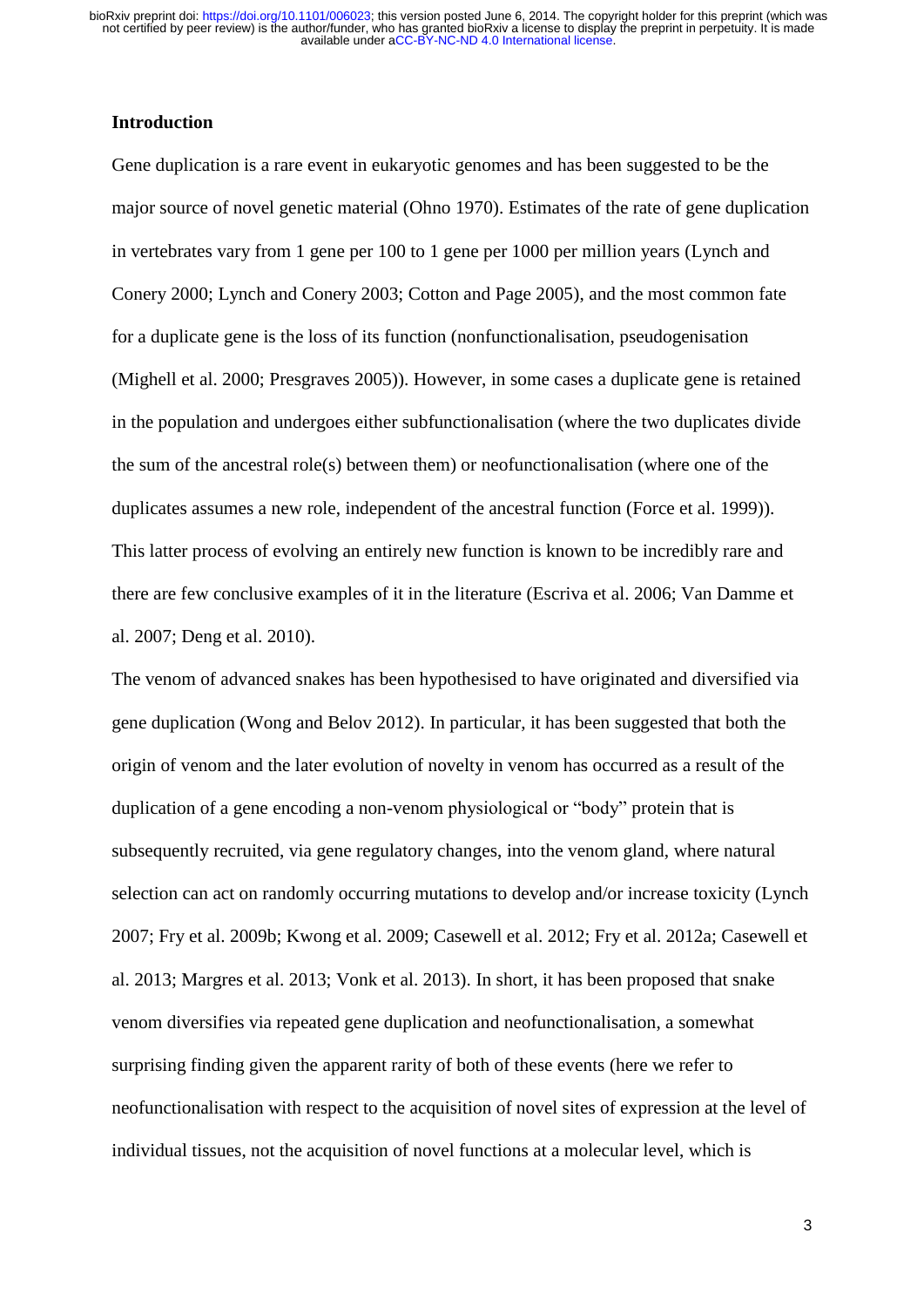separate from the claims of the duplication/recruitment hypothesis and has been shown to have occurred for only a small number of venom toxins (Kini 2002; Kini 2003; Lynch 2007; Kini and Doley 2010), whilst the majority of duplicated toxins retain ancestral bioactivity (Fry 2005; Warrell 2010)). However, there are currently several gaps in our knowledge of how this remarkable process might take place, including the mechanisms underlying repeated gene duplications and, more importantly, the gene regulatory changes that occur to facilitate "recruitment" into the venom gland. Given that whole genome duplication is a rare event in vertebrates in general and reptiles in particular (Otto and Whitton 2000; Mable 2004), it seems likely that the majority of snake venom toxin genes are duplicated via segmental duplication (Hurles 2004), where the highly repetitive nature of reptile genomes (Shedlock et al. 2007; Di-Poi et al. 2009) provides regions of pseudo-homology that facilitate unequal crossing-over during homologous recombination, producing tandemly-arranged duplicates. This process requires neither germ-line expression nor the evolution of *de novo cis*-regulatory sequences as does retrotransposition (Zhang 2003) and, if repeated so that the resulting pairs or larger clusters of genes were subsequently duplicated in the same manner, a relatively small number of duplication events could give rise to a large number of duplicate genes. Evidence for clusters of multiple SVMP, CRISP and lectin genes in the king cobra genome (Vonk et al. 2013) and for PLA2 genes in the Okinawan habu (*Protobothrops* (now *Trimeresurus*) *flavoviridis*) (Ikeda et al. 2010) would seem to support this hypothesis, although more complete data from these and other snake whole genome sequencing projects is needed.

Whilst the above scenario explains the apparent ease with which *existing* venom toxin genes might be repeatedly duplicated along with their associated *cis*-regulatory architecture, it does nothing to explain how a non-venom gene might be "recruited" into the venom gland. The paralogous genes produced as a result of gene duplication are 100% identical and, if the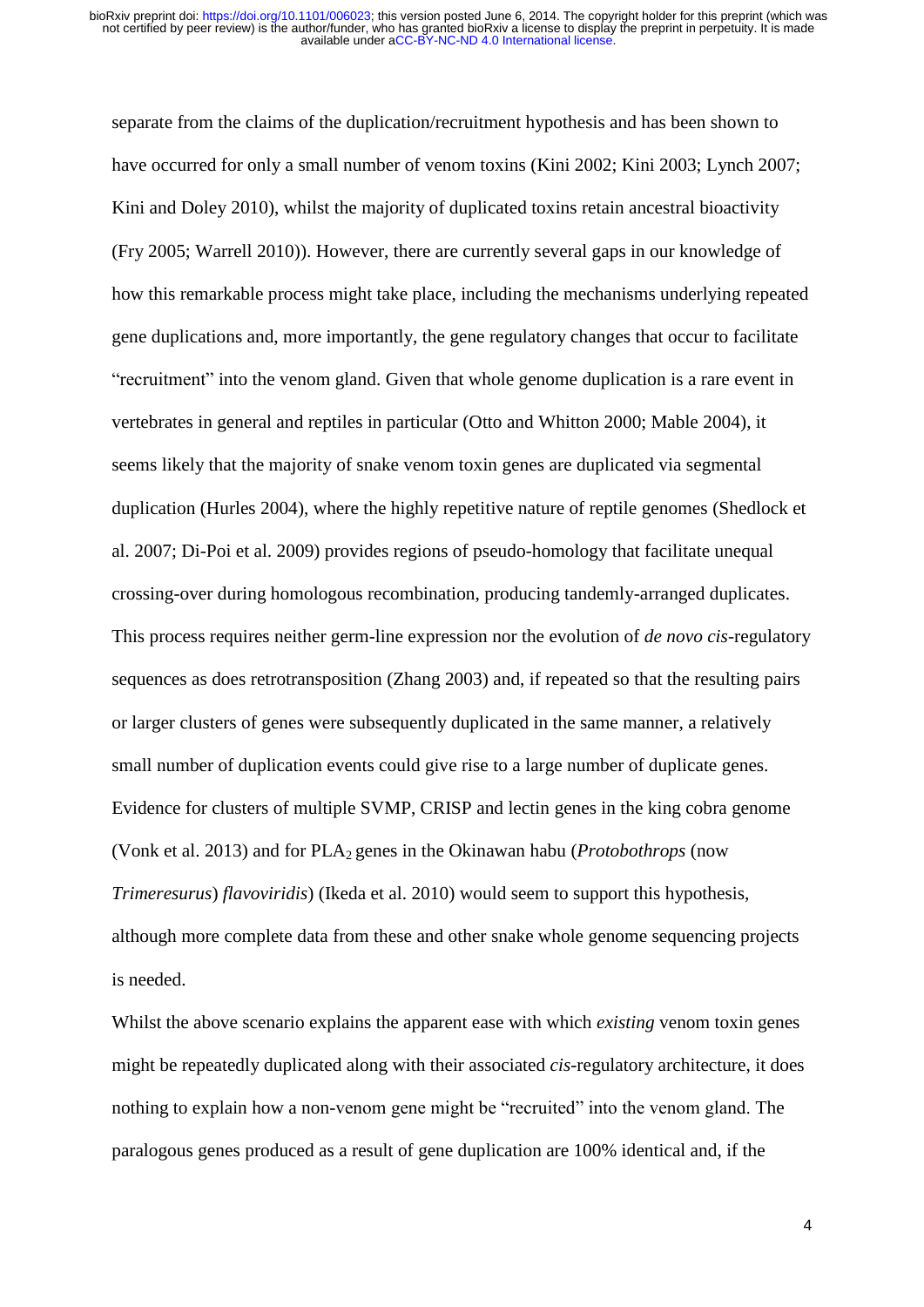entirety of their associated *cis*-regulatory architecture has also been duplicated along with them, they will have identical temporal and spatial expression patterns (i.e. they are functionally redundant (Force et al. 1999; Lynch and Force 2000)). Therefore in order to develop a novel site of expression such as in the venom gland, a novel combination of transcriptional regulatory sequences must arise.

Eukaryotic transcription factor binding sites are the result of a trade-off between the specificity offered by longer stretches of DNA and the robustness to mutation offered by shorter sequences and vary in length between 5 and >30nt, with an average length of 10nt (Stewart et al. 2012). It has been estimated that eukaryotic promoters may contain 10-50 binding sites for 5-15 different transcription factors (Wray et al. 2003). The rarity of gene duplication, coupled with the low likelihood of evolving new combinations of transcription factor binding sites before the duplicated gene is nonfunctionalised by random mutations in coding sequences should therefore make the process of duplication and recruitment of genes encoding physiological or body proteins into the venom gland exceedingly rare. How then do we reconcile this with the apparent widespread occurrence of just this process in the origin and evolution of snake venom? One possible alternative hypothesis is that many of the genes expressed in snake venom are in fact the result of the duplication of genes that were ancestrally expressed in multiple tissues, including the venom gland. Following duplication these genes therefore evolved via subfunctionalisation, with one copy's expression being restricted to the venom gland and the other maintaining the original, multi-tissue expression pattern (possibly with subsequent loss of expression of this paralog in the venom gland). This scenario of duplication and restriction, rather than duplication and recruitment (Figure 1) is more parsimonious as it requires only the loss of transcription factor binding sites, which may occur by random mutation of single base pairs or larger insertions or deletions (indels) that may delete or disrupt the existing transcriptional regulatory sequences. In order to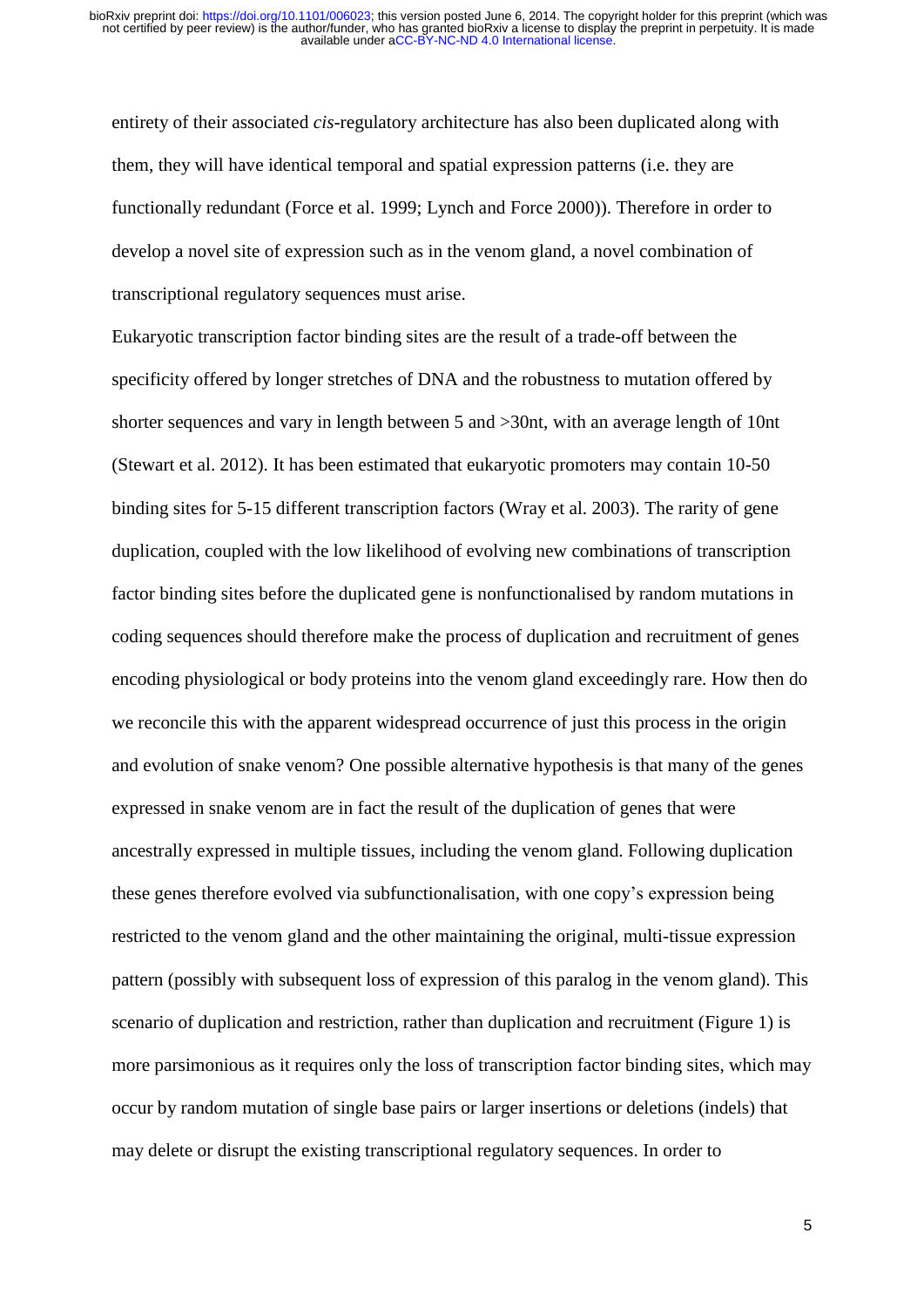differentiate between the two hypotheses gene expression data from non-venom gland tissues in venomous and non-venomous species are needed, something which has until now been missing. Here we review the existing evidence for the duplication and recruitment of genes into the venom gland and carry out a comparative transcriptomic survey of gene expression in the venom glands and body tissues of a number of reptile species, including the painted sawscaled viper (*Echis coloratus*), a venomous snake; the corn snake (*Pantherophis guttatus*) and rough green snake (*Opheodrys aestivus*), both non-venomous colubrids which use constriction to kill prey (Kardong 2002); the royal python (*Python regius*) a non-venomous boid and the leopard gecko (*Eublepharis macularius*), a member of one of the most basal lineages of squamate reptiles. The phylogenetic position of this latter species is particularly important, as it lies outside of the proposed clade of ancestrally venomous reptiles (the Toxicofera (Fry et al. 2006; Fry et al. 2009a; Fry et al. 2012b; Fry et al. 2013)) and therefore genes found in the salivary gland of this species can be taken to represent the ancestral squamate expression pattern. We also take advantage of available transcriptomic resources for body tissues in a number of other reptile species, including king cobra (*Ophiophagus hannah*) venom gland, accessory gland and pooled tissues (heart, lung, spleen, brain, testes, gall bladder, pancreas, small intestine, kidney, liver, eye, tongue and stomach) (Vonk et al. 2013), garter snake (*Thamnophis elegans*) liver (Schwartz and Bronikowski 2013) and pooled tissue (brain, gonads, heart, kidney, liver, spleen and blood of males and females) (Schwartz et al. 2010), Burmese python (*Python molurus bivittatus*) pooled heart and liver (Castoe et al. 2011) and corn snake brain (Tzika et al. 2011).

## **Results and Discussion**

We find the hypothesis that snake venom evolves via the duplication of physiological or body genes and subsequent recruitment into the venom gland to be unsupported by the available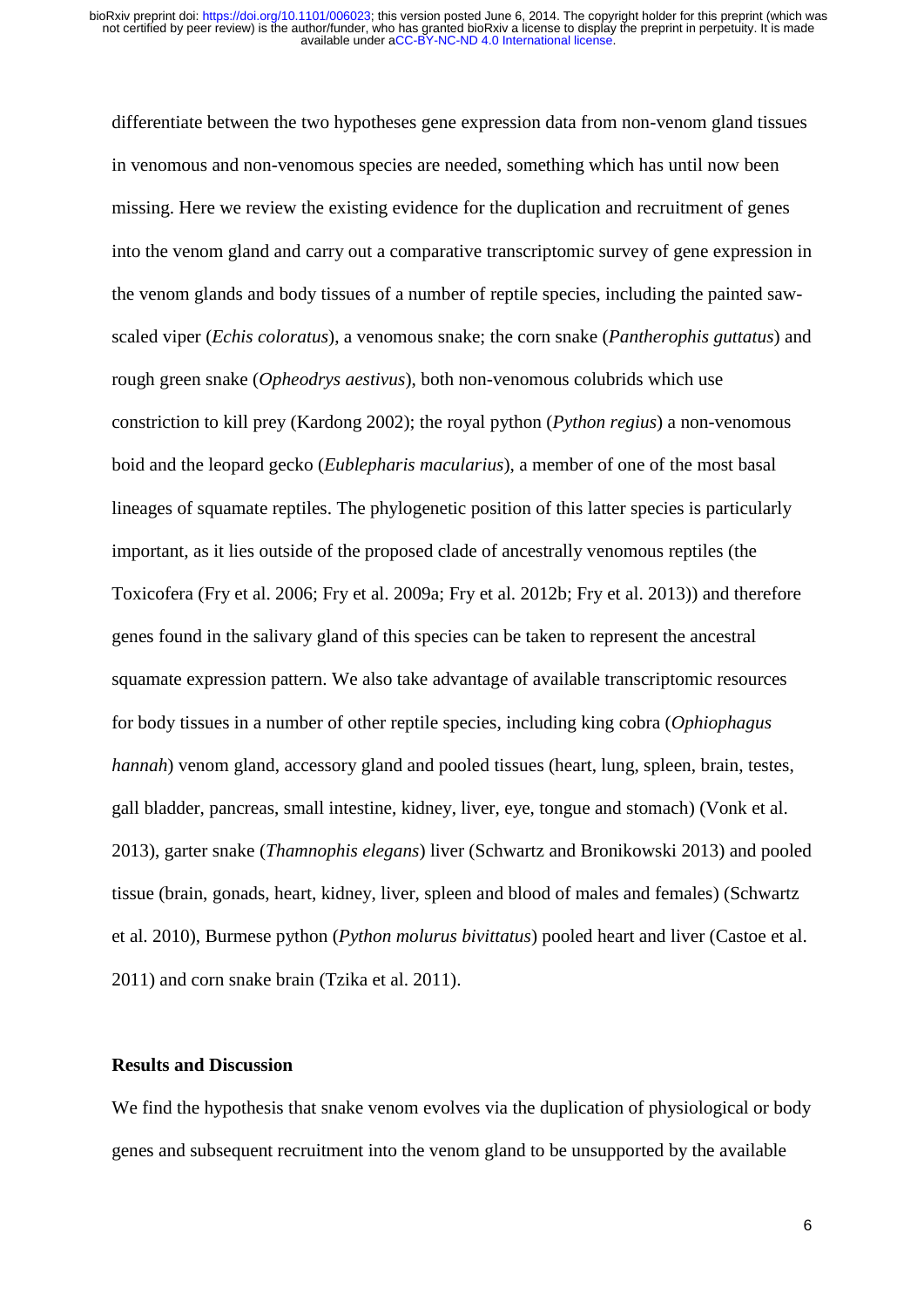data – in short, snake venom has not evolved via the recruitment of "body" genes. Indeed for a large number of the gene families claimed to have undergone recruitment we find evidence of a diverse tissue expression pattern, including the salivary gland of non-venomous reptiles (Figure 2), demonstrating that, if they do encode toxic venom components (Hargreaves *et al.* in prep), they have not been recruited into the venom gland, but restricted to it. The recently published king cobra genome paper (Vonk et al. 2013) also provides evidence for salivary (rictal) gland expression of several venom toxins in the Burmese python, *Python molurus bivittatus*, including 3ftx, cystatin, hyaluronidase and SVMP (Supplementary Table S2 in (Vonk et al. 2013)).

Therefore whilst some venom toxin genes have in the past been suggested to represent ancestral salivary proteins (notably cysteine-rich secretory proteins (CRISPs)) and Kallikreinlike serine proteases (Fry 2005; Sunagar et al. 2012), our analysis in fact shows that the majority of snake venom toxins are likely derived from pre-existing salivary proteins. Far from being an incredibly complex cocktail of proteins (Kini 2002; Wagstaff et al. 2006; Fox and Serrano 2008; Casewell et al. 2013) recruited from multiple body tissues (Fry 2005; Fry et al. 2009a; Warrell 2010; Casewell et al. 2013), snake venom should instead be considered to be simply a modified form of saliva, where a relatively small number of gene families (typically 6-14) have expanded via gene duplication, often in a lineage-specific manner (Kulkeaw et al. 2007; Wagstaff et al. 2009; Fahmi et al. 2012; Vonk et al. 2013). The study cited most frequently in support of the duplication and recruitment hypothesis is that of Fry (Fry 2005) (see for example (Warrell 2010; Jiang et al. 2011; Casewell et al. 2012; Casewell et al. 2013)) and we therefore refer to this hypothesis as the 'genome to venome hypothesis'. In his study, Fry concluded that the evolution of snake venom was characterised by at least 24 recruitment events (Fry 2005). However, this analysis was based on assumptions that snake venom toxin sequences derived primarily from EST-based studies of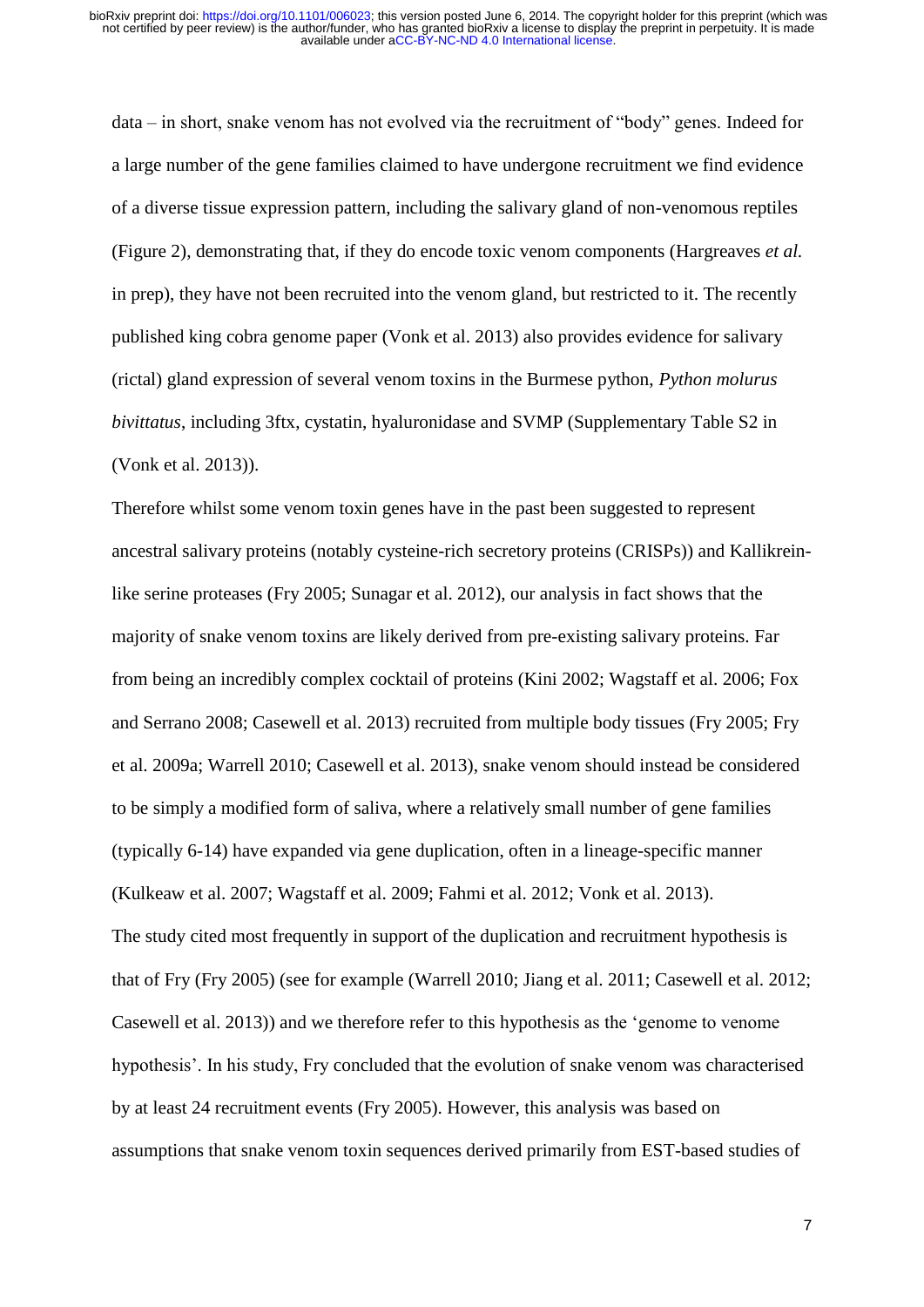only the venom gland could be considered to be venom gland-specific and that if they were related to a gene known to be expressed in the pancreas (or another tissue) of human or other species they must therefore represent a recruitment event. It is obviously possible that the same gene may be expressed in the pancreas (or other tissue) of the snake as well and that the lack of data for these non-venom gland tissues is obscuring the true extent of their expression. It must be considered therefore that for the majority of genes Fry does not actually demonstrate any evidence for gene duplication and subsequent recruitment.

Only four examples in Fry's study include both "body" and venom gland sequences from venomous snakes and therefore only these four possibly show any evidence in support of gene duplication and recruitment into the venom gland: crotamine; complement C3; natriuretic peptide and Group IB phospholipase  $A_2$  (Fry 2005). Of these, the South American rattlesnake (*Crotalus durissus terrificus*) *crotamine-*like sequence labelled as 'Pancreas' (accession number Q6HAA2) was in fact originally described to be highly expressed in pancreas, heart, liver, brain and kidneys (i.e. all tissues examined) with "scarce" but detectable expression in the venom gland (Rádis-Baptista et al. 2004). Our transcriptomic data shows that the toxic form of *crotamine* is derived from the duplication of a non-toxic *βdefensin*-like gene with a wider expression pattern that included the salivary/venom gland (Figure 2) and that the toxic duplicate has been restricted, not recruited, to the venom gland. For *complement C3*, Fry's analysis utilised Indian cobra (*Naja naja*) sequences from liver (accession number Q01833) (Fritzinger et al. 1992) and venom gland (accession number Q91132) (Fritzinger et al. 1994). However, both sequences were in fact isolated from what the authors refer to as "*Naja naja kaouthia*", a synonym for the monocled cobra, *Naja kaouthia*. This inaccuracy notwithstanding, Fry's analysis does suggest that there has been a duplication of a *complement C3* gene to give rise to a new copy (often referred to as "*cobra venom factor*", more rightly called *complement C3b*) although the lack of data for other body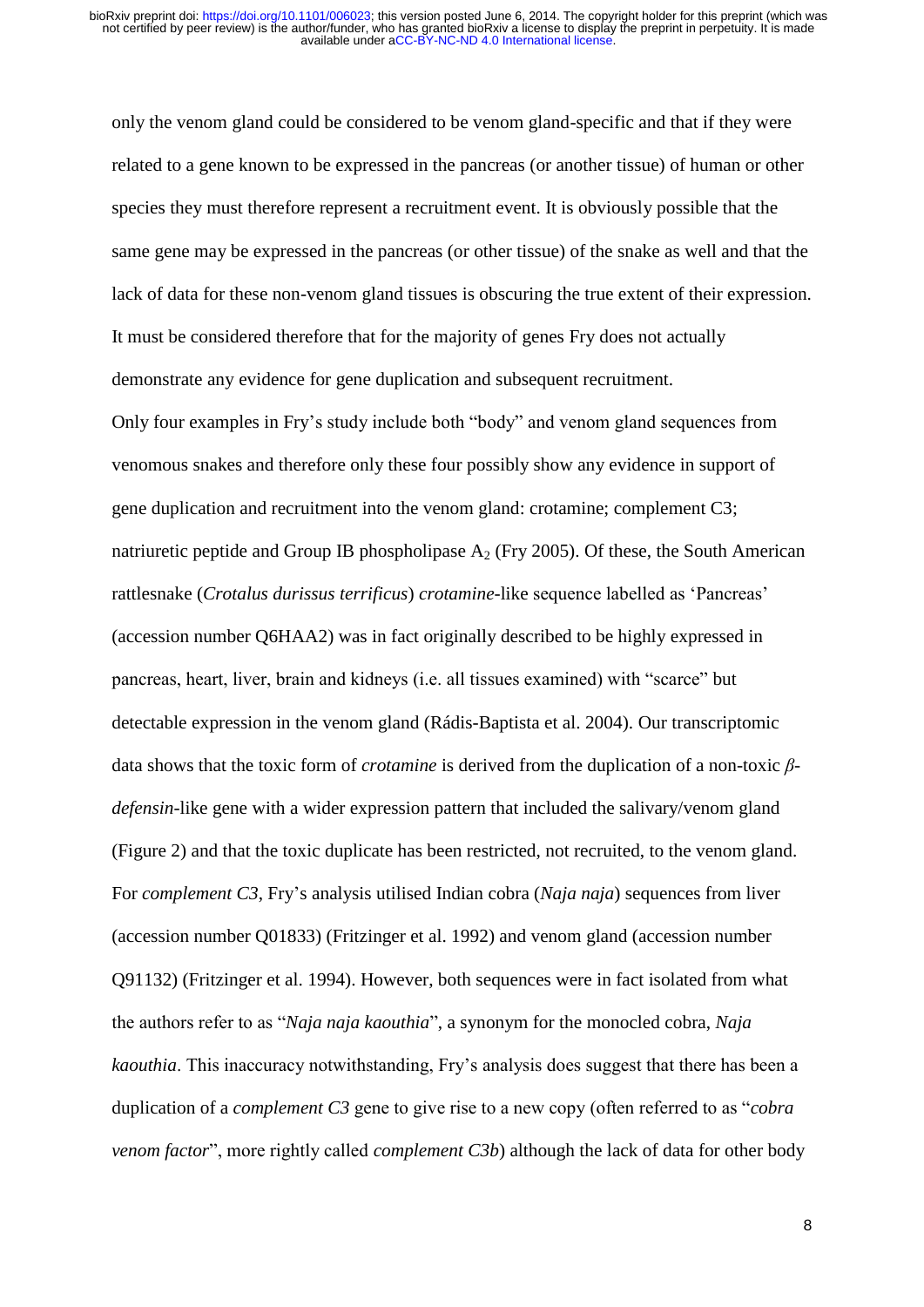tissues should have precluded claims of recruitment. Analysis of our transcriptome data in fact reveals that *complement C3* is expressed in a diverse array of body tissues in multiple species, including the salivary gland of non-venomous reptiles (Figures 2 and 3) and that a paralogous copy of this gene has therefore been restricted to the venom gland following duplication. Whilst *Bothrops jararaca* does appear to possess at least two distinct forms of natriuretic peptide (Hayashi et al. 2003; Hayashi and Camargo 2005), the situation may also be more complex than that originally presented, as the sequence labelled as 'Brain' by Fry (accession Q9PW56, identical to AAD51326) in fact shows a wider expression pattern that includes brain, spleen, venom gland and, possibly, pancreas (Murayama et al. 1997; Hayashi et al. 2003; Hayashi and Camargo 2005). We find few natriuretic peptides in our dataset (Figure 2), and the low number of these sequences previously characterised would suggest that they play little role in the venom of non-*Bothrops* snakes, where they appear to have undergone duplication and subfunctionalisation. Finally, Fry used *Group IB phospholipase A<sup>2</sup>* (*PLA2 IB*) sequences from the pancreas of the banded sea krait (*Laticauda semifasciata*, accession Q8JFG2) and the venom gland of the Australian coastal taipan (*Oxyuranus scutellatus*, accession P00615) to support recruitment. We find *PLA<sup>2</sup> IB* genes to be expressed in several body tissues, including the leopard gecko salivary gland (Figure 2 and Supplementary figure 1), suggesting a wider ancestral expression pattern than previously claimed.

It has recently been suggested that there has been a duplication of *nerve growth factor* (*ngf*) genes in some species of snake (Sunagar et al. 2013), although the presence of additional copies of *ngf* in certain species of cobra has been known for some time (Lipps 2000; Koh et al. 2004). Our data show that the non-toxic form of *ngf* (which we call *ngfa*) is expressed in a diversity of tissues, including the salivary glands of non-venomous reptiles (Figure 2 and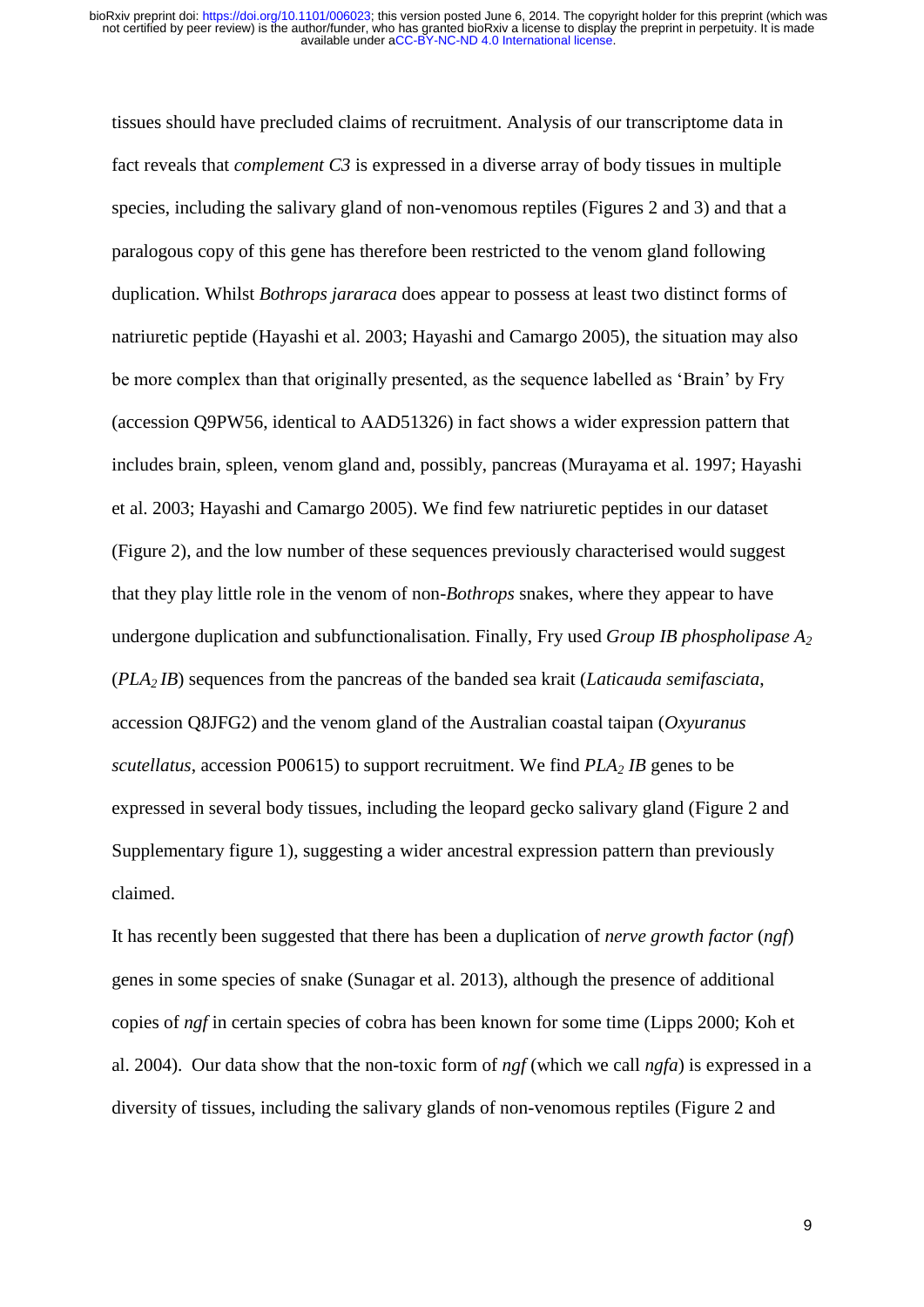Supplementary figure 2). The putatively toxic version (*ngfb*) has therefore also been restricted to the venom gland following duplication.

Both coagulation *factor V* and *factor X* have been suggested to have undergone gene duplication in Australian elapids such as *Tropidechis carinatus* and *Pseudonaja textilis* with subsequent recruitment of a gene normally expressed in the liver into the venom gland (Le et al. 2005; Reza et al. 2007; Kwong et al. 2009; Kwong and Kini 2011). However, these studies do not appear to have investigated body tissues other than liver and venom gland (Le et al. 2005) and so cannot be relied upon to demonstrate the full extent of ancestral gene expression. Our analysis in fact shows *factor V* to be expressed in multiple tissues, including rough green snake scent gland, King cobra accessory gland, *Echis coloratus* scent gland, kidney, brain, ovary and skin and the scent gland, skin and salivary gland of the leopard gecko (Figure 2 and Supplementary figure 3). *Factor X* is also expressed in multiple tissues (Figure 2 and Supplementary figure 4), including the salivary or venom glands of leopard gecko, royal python, rough green snake, corn snake and *Echis coloratus*. In both cases therefore a gene with a wide expression pattern that included the salivary or venom gland has undergone duplication and restriction. The known increased expression of a *factor X* paralog following an insertion in the promoter region (Reza et al. 2007; Kwong and Kini; Kwong et al. 2009; Han et al. 2013) and the increased expression of *crotamine* in the venom gland following duplication (Rádis-Baptista et al. 2003; Rádis-Baptista et al. 2004) suggest that a possible route for pre-existing salivary proteins to become venom toxins may simply be an elevated expression level, where initial toxicity is dosage-dependent.

Interestingly, some of the key papers cited in support of the genome to venome hypothesis in fact discuss the recruitment of genes into the venom proteome, *not* the venom gland itself (Fry and Wuster 2004; Fry 2005) with such claims only becoming more common in the literature some time later (see for example (Fry et al. 2008; Durban et al. 2011; Casewell et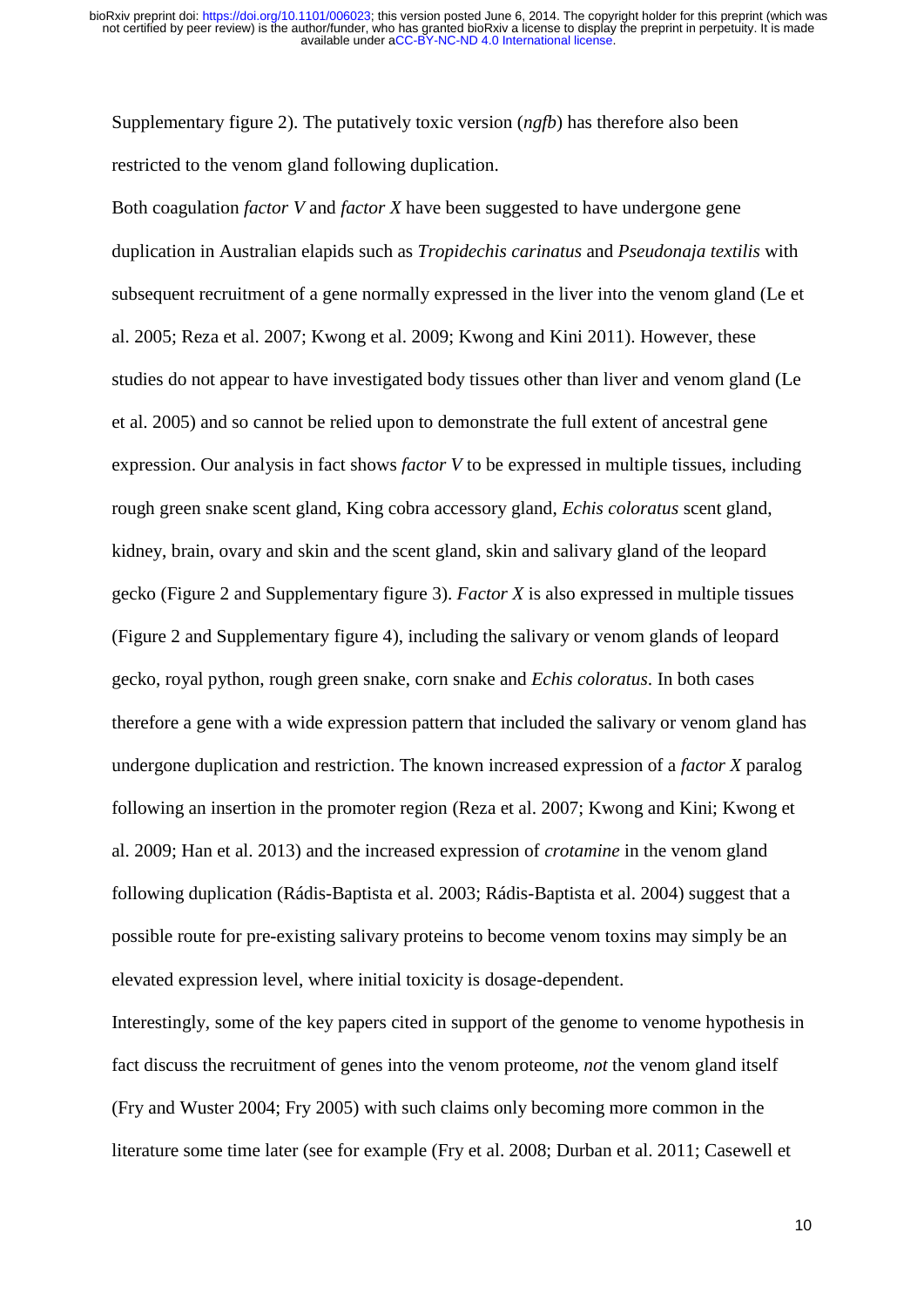al. 2013)). Added to the fact that these papers show no evidence for duplication and recruitment of "body" genes it must be concluded that not only is this hypothesis not supported by our newly available data, but that it was never supported. It appears therefore that a misunderstanding of the scope of the claims of these earlier studies, together with the known role for gene duplication in the *diversification* of snake venom (Kordiš and Gubenšek 2000) is responsible for the development and propagation of the attractive, but ultimately unsupported, duplication and venom gland recruitment hypothesis. In order to fully understand the evolution of snake venom, more transcriptomic data is needed from a much greater variety of species for a much greater number of body tissues, ideally at a wider diversity of stages of venom synthesis and with consideration of sex, ontogeny, shedding and reproductive cycles and the large-scale effects on metabolism of intermittent feeding on large prey (Wall et al. 2011; Castoe et al. 2013). Even so, it will be difficult to fully account for all possible spatial and temporal influences on gene expression, and the default assumption for the fate of duplicate genes should perhaps therefore be subfunctionalisation, not neofunctionalisation.

Finally, our findings highlight the problem of 'just-so stories' (Kipling 1902) in evolutionary biology, especially when they reach the point of being considered established fact. The genome to venome hypothesis has been widely and unquestioningly cited and treated neither as a hypothesis to be tested and refuted (Popper 1959), nor as a scientific research programme to provide predictions to be investigated (Lakatos 1980). Whilst the role of gene duplication should rightly be considered as part of the core of the snake venom evolution research programme, we propose that many associated hypotheses are in need of a greater degree of scrutiny than they have hitherto received. Only after such scrutiny will we truly understand "How The Snake Got His Venom".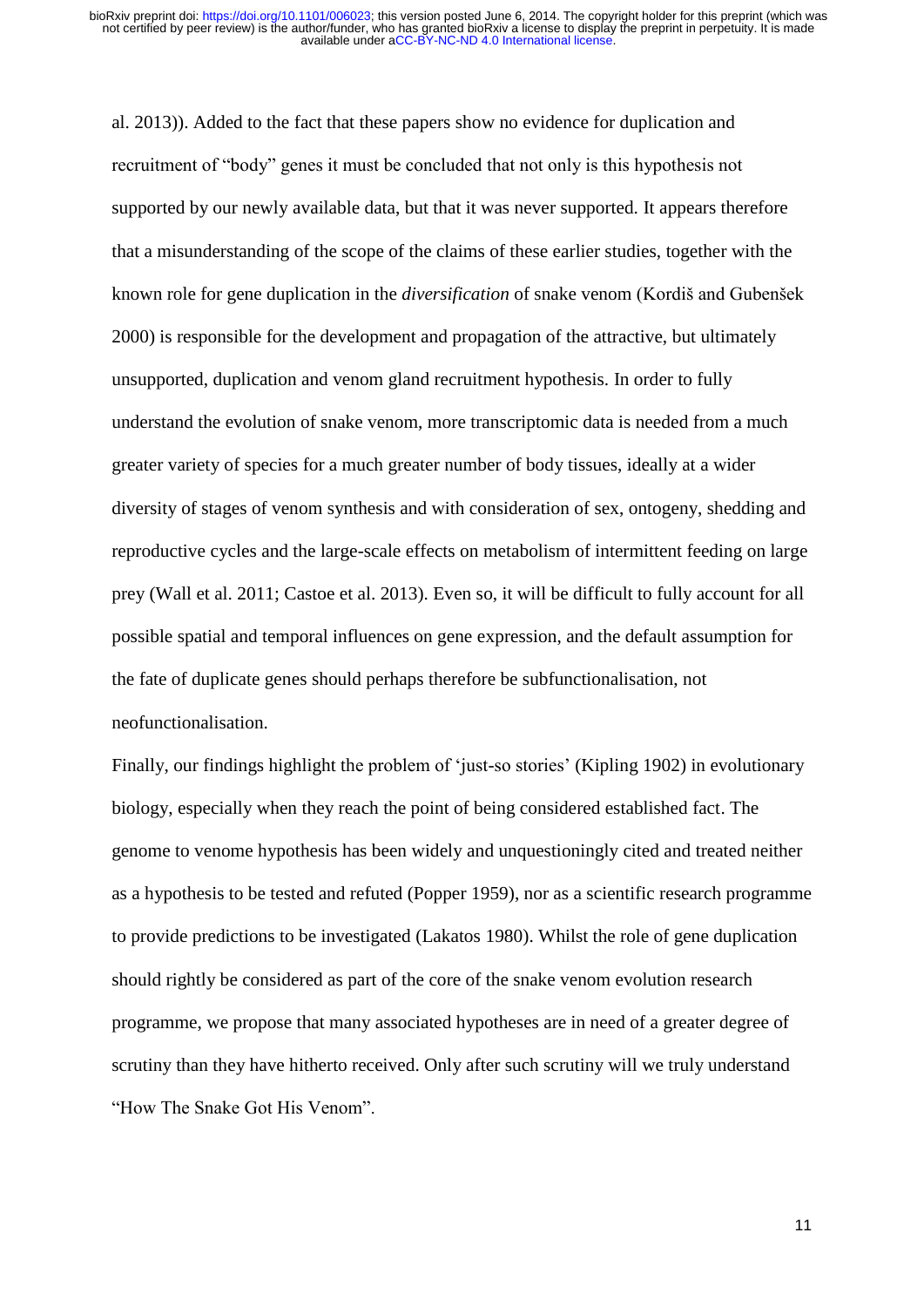#### **Materials and Methods**

Total RNA was extracted from the salivary glands, scent glands and skin of two adult corn snakes (*Pantherophis guttatus*), rough green snakes (*Opheodrys aestivus*), royal pythons (*Python regius*) and leopard geckos (*Eublepharis macularius*). Only a single corn snake skin sample provided RNA of high enough quality for sequencing. RNA samples for painted sawscaled vipers (*Echis coloratus*) were extracted from the skin, scent glands, kidney and brain of two adult specimens, and liver and ovary samples were extracted from one adult individual. Venom glands from four adult individuals were taken at different time points following venom extraction (16, 24 and 48 hours post-milking) in order to capture the full diversity of venom genes. All RNA extractions were carried out using the RNeasy mini kit (Qiagen) with on-column DNase digestion. mRNA was prepared for sequencing using the TruSeq RNA sample preparation kit (Illumina) with a selected fragment size of 200-500bp and sequenced using 100bp paired-end reads on the Illumina HiSeq2000 or HiSeq2500 platform. The quality of all raw sequence data was assessed using FastQC (Andrews 2010) and reads for each tissue pooled and assembled using Trinity (Grabherr et al. 2011) (sequence and assembly metrics are provided in Supplementary tables S1 and S2). Venom genes were identified by BLAST (Camacho et al. 2009) and maximum-likelihood-based phylogenetic analysis and tissue distribution identified by BLAST-based searches of assembled transcriptomes.

Transcriptome reads were deposited in the European Nucleotide Archive (ENA) database under accession #ERP001222 and the Sequence Read Archive (SRA) under the study accession #SRP042007.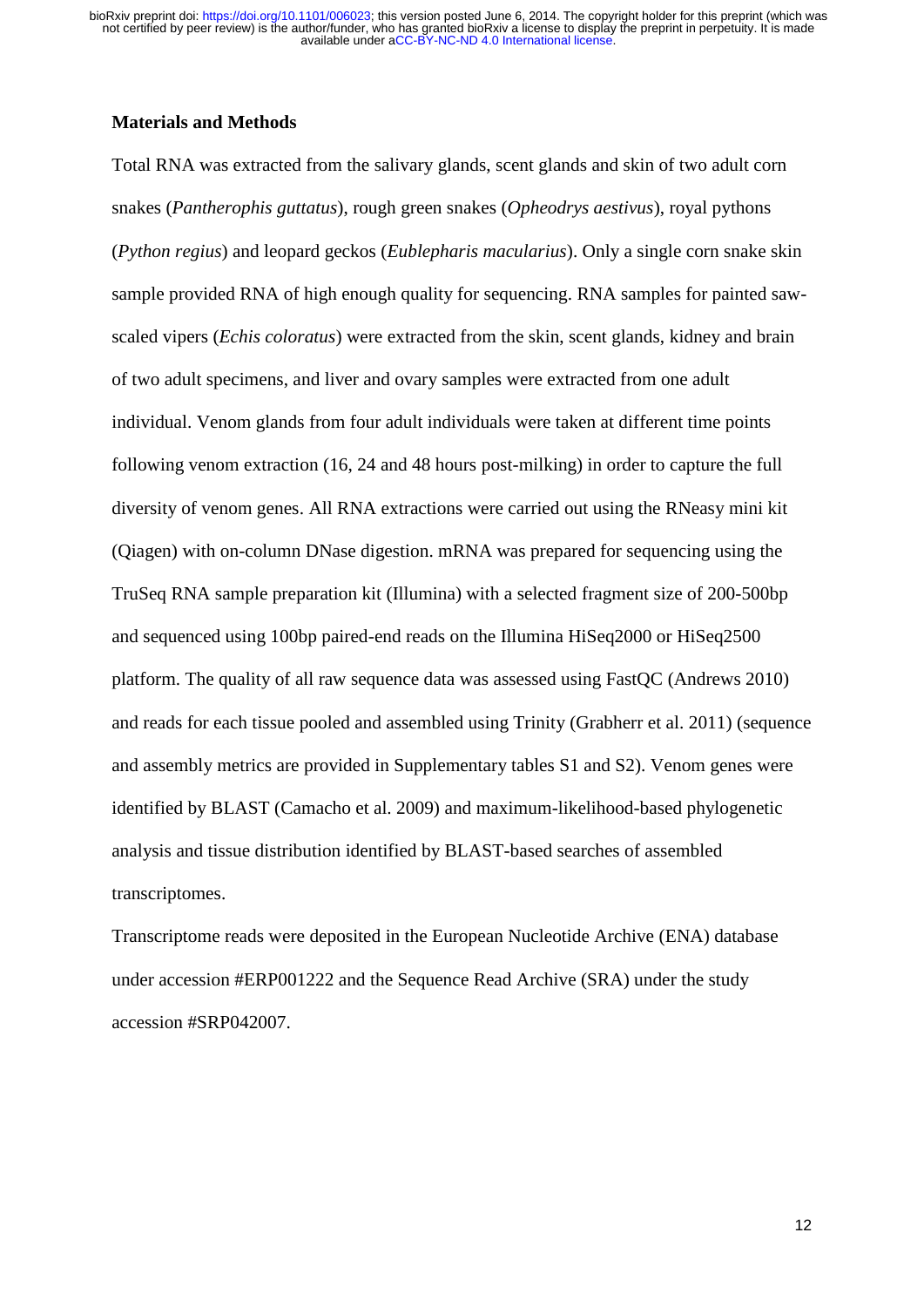# **References**

Andrews S. 2010. FastQC: A quality control tool for high throughput sequence data. Available online at: http://www.bioinformatics.babraham.ac.uk/projects/fastqc.

Camacho C, Coulouris G, Avagyan V, Ma N, Papadopoulos J, Bealer K, Madden TL. 2009. BLAST+: Architecture and applications. BMC Bioinformatics. 10:421-2105-10-421.

Casewell NR, Huttley GA, Wüster W. 2012. Dynamic evolution of venom proteins in squamate reptiles. Nature Commun. 3:1066.

Casewell NR, Wüster W, Vonk FJ, Harrison RA, Fry BG. 2013. Complex cocktails: The evolutionary novelty of venoms. Trends Ecol Evol. 28:219-229.

Castoe TA, Fox SE, de Koning APJ, Poole AW, Daza JM, Smith EN, Mockler TC, Secor SM, Pollock DD. 2011. A multi-organ transcriptome resource for the Burmese python (*Python molurus bivittatus*). BMC Res Notes. 4:310.

Castoe TA, de Koning APJ, Hall KT, Card DC, Schield DR, Fujita MK, Ruggiero RP, Degner JF, Daza JM, Gu W et al. 2013. The Burmese python genome reveals the molecular basis for extreme adaptation in snakes. Proc Natl Acad Sci U S A 110:20645-20650.

Cotton JA, Page RD. 2005. Rates and patterns of gene duplication and loss in the human genome. Proc Biol Sci. 272:277-283.

Deng C, Cheng CH, Ye H, He X, Chen L. 2010. Evolution of an antifreeze protein by neofunctionalization under escape from adaptive conflict. Proc Natl Acad Sci U S A. 107:21593-21598.

Di-Poi N, Montoya-Burgos JI, Duboule D. 2009. Atypical relaxation of structural constraints in Hox gene clusters of the green anole lizard. Genome Res. 19:602-610.

Durban J, Juárez P, Angulo Y, Lomonte B, Flores-Diaz M, Alape-Girón A, Sasa M, Sanz L, Gutiérrez JM, Dopazo J. 2011. Profiling the venom gland transcriptomes of Costa Rican snakes by 454 pyrosequencing. BMC Genomics. 12:259.

Escriva H, Bertrand S, Germain P, Robinson-Rechavi M, Umbhauer M, Cartry J, Duffraisse M, Holland L, Gronemeyer H, Laudet V. 2006. Neofunctionalization in vertebrates: The example of retinoic acid receptors. PLOS Genetics. 2:e102.

Fahmi L, Makran B, Pla D, Sanz L, Oukkache N, Lkhider M, Harrison RA, Ghalim N, Calvete JJ. 2012. Venomics and antivenomics profiles of North African *Cerastes cerastes* and *C. vipera* populations reveals a potentially important therapeutic weakness. J Proteomics. 75:2442-2453.

Force A, Lynch M, Pickett FB, Amores A, Yan YL, Postlethwait J. 1999. Preservation of duplicate genes by complementary, degenerative mutations. Genetics. 151:1531-1545.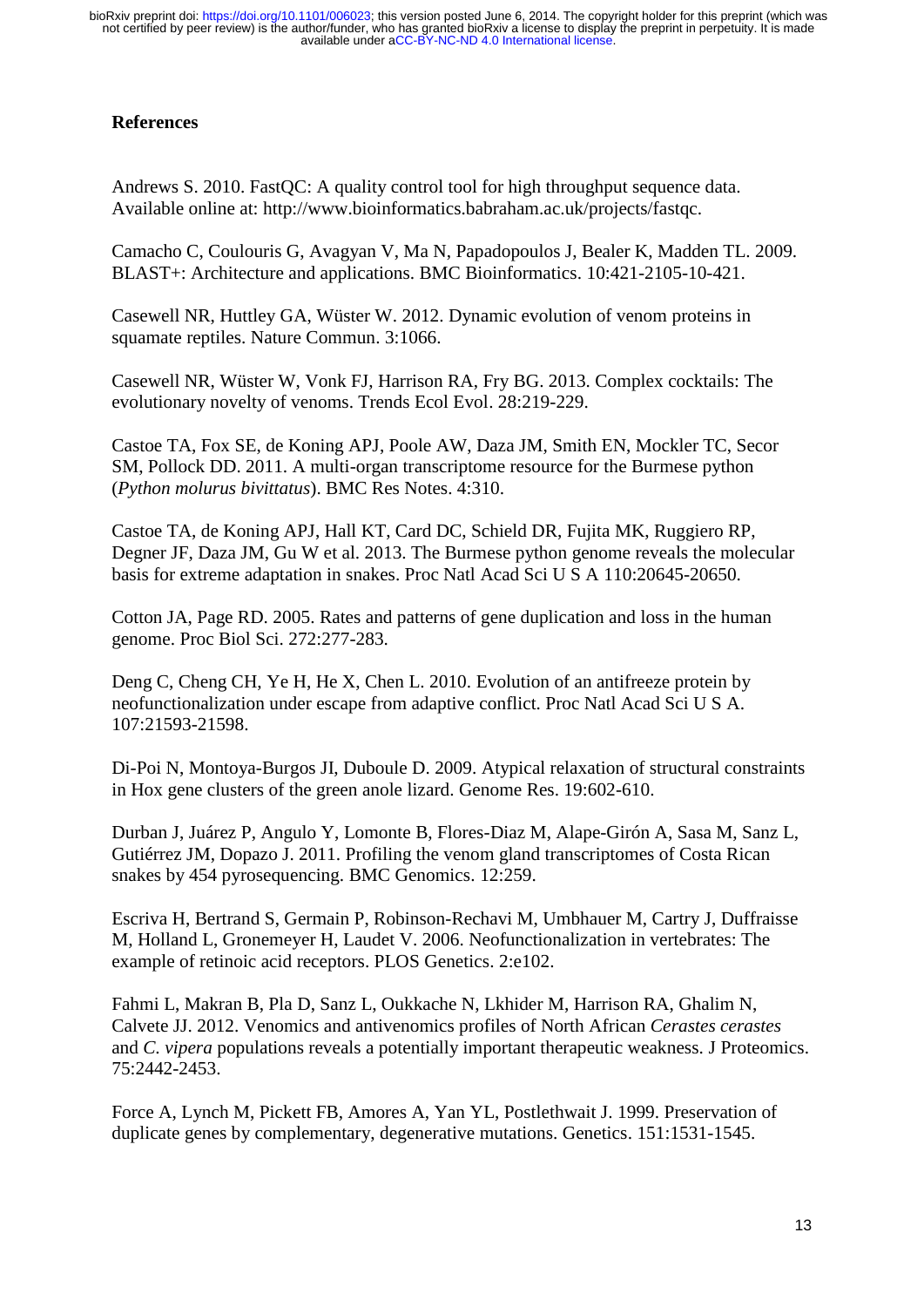Fox JW, Serrano SM. 2008. Exploring snake venom proteomes: Multifaceted analyses for complex toxin mixtures. Proteomics. 8:909-920.

Fritzinger DC, Petrella EC, Connelly MB, Bredehorst R, Vogel CW. 1992. Primary structure of cobra complement component C3. J Immunol. 149:3554-3562.

Fritzinger DC, Bredehorst R, Vogel CW. 1994. Molecular cloning and derived primary structure of cobra venom factor. Proc Natl Acad Sci U S A. 91:12775-12779.

Fry BG, Wüster W. 2004. Assembling an arsenal: Origin and evolution of the snake venom proteome inferred from phylogenetic analysis of toxin sequences. Mol Biol Evol. 21:870-883.

Fry BG. 2005. From genome to "venome": Molecular origin and evolution of the snake venom proteome inferred from phylogenetic analysis of toxin sequences and related body proteins. Genome Res. 15:403-420.

Fry BG, Vidal N, Norman JA, Vonk FJ, Scheib H, Ramjan SR, Kuruppu S, Fung K, Hedges SB, Richardson MK. 2006. Early evolution of the venom system in lizards and snakes. Nature. 439:584-588.

Fry BG, Scheib H, van der Weerd L, Young B, McNaughtan J, Ramjan SF, Vidal N, Poelmann RE, Norman JA. 2008. Evolution of an arsenal: Structural and functional diversification of the venom system in the advanced snakes (Caenophidia). Mol Cell Proteomics. 7:215-246.

Fry BG, Vidal N, Van der Weerd L, Kochva E, Renjifo C. 2009a. Evolution and diversification of the Toxicofera reptile venom system. J Proteomics. 72:127-136.

Fry BG, Roelants K, Champagne DE, Scheib H, Tyndall JD, King GF, Nevalainen TJ, Norman JA, Lewis RJ, Norton RS. 2009b. The toxicogenomic multiverse: Convergent recruitment of proteins into animal venoms. Annu Rev Genomics Hum Genet. 10:483-511.

Fry BG, Scheib H, Junqueira de Azevedo ILM, Silva DA, Casewell NR. 2012a. Novel transcripts in the maxillary venom glands of advanced snakes. Toxicon. 59:696-708.

Fry BG, Casewell NR, Wüster W, Vidal N, Young B, Jackson TN. 2012b. The structural and functional diversification of the Toxicofera reptile venom system. Toxicon. 60:434-448.

Fry BG, Undheim EA, Ali SA, Debono J, Scheib H, Ruder T, Jackson TN, Morgenstern D, Cadwallader L, Whitehead D. 2013. Squeezers and leaf-cutters: Differential diversification and degeneration of the venom system in Toxicoferan reptiles. Mol Cell Proteomics. 12: 1881-1899

Grabherr MG, Haas BJ, Yassour M, Levin JZ, Thompson DA, Amit I, Adiconis X, Fan L, Raychowdhury R, Zeng Q. 2011. Full-length transcriptome assembly from RNA-seq data without a reference genome. Nat Biotechnol. 29:644-652.

Han X, Kwong S, Ge R, Kolatkar P, Kini RM. 2013. Transcriptional regulation of Trocarin D, a prothrombin activator from *Tropidechis carinatus*. FASEB Journal. 27:550.6.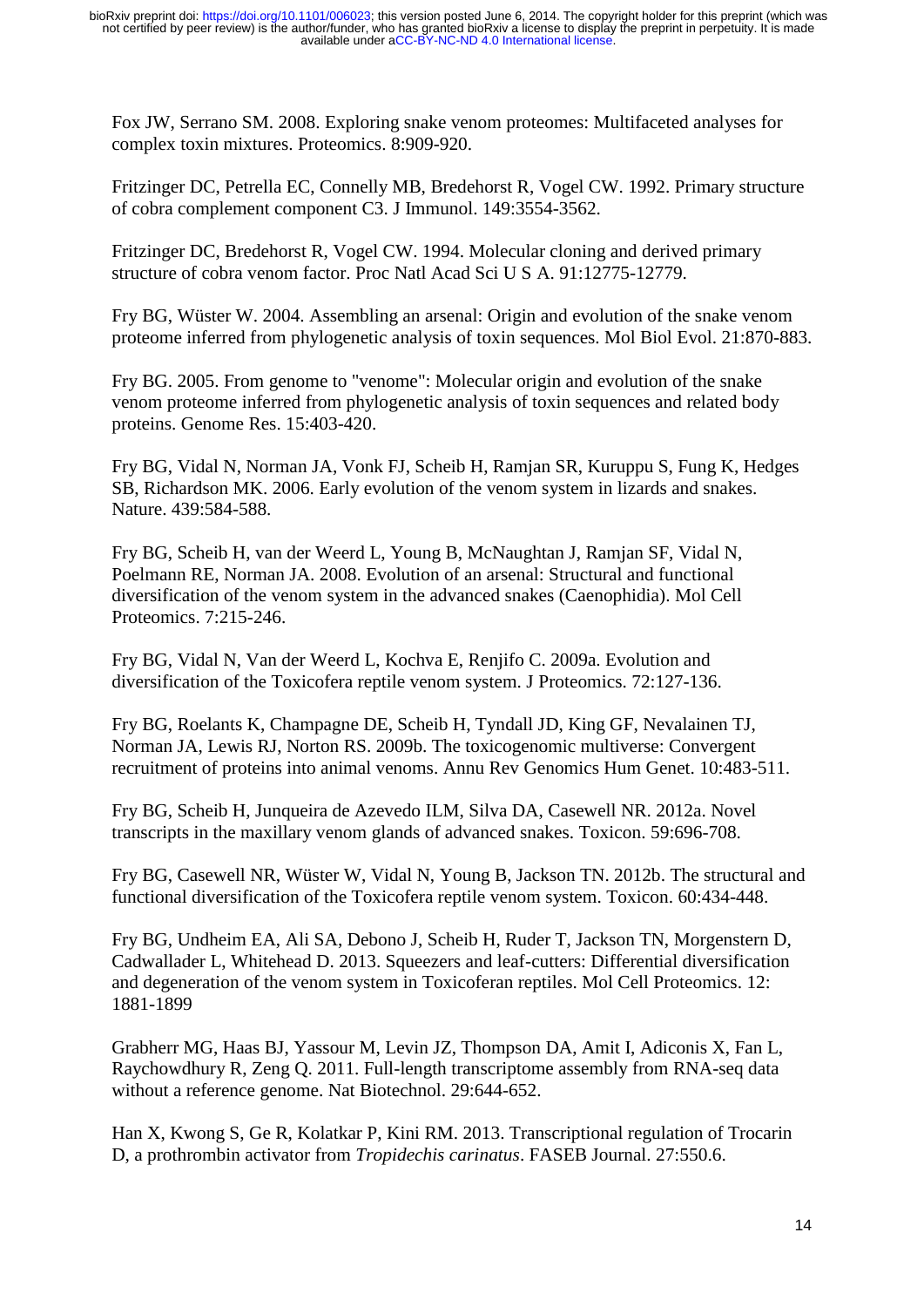Hayashi MA, Murbach AF, Ianzer D, Portaro FC, Prezoto BC, Fernandes BL, Silveira PF, Silva CA, Pires RS, Britto LR. 2003. The C-type natriuretic peptide precursor of snake brain contains highly specific inhibitors of the angiotensin-converting enzyme. J Neurochem. 85:969-977.

Hayashi MA, Camargo A. 2005. The bradykinin-potentiating peptides from venom gland and brain of *Bothrops jararaca* contain highly site specific inhibitors of the somatic angiotensinconverting enzyme. Toxicon. 45:1163-1170.

Hurles M. 2004. Gene duplication: The genomic trade in spare parts. PLOS Biology. 2:e206.

Ikeda N, Chijiwa T, Matsubara K, Oda-Ueda N, Hattori S, Matsuda Y, Ohno M. 2010. Unique structural characteristics and evolution of a cluster of venom phospholipase  $A_2$ isozyme genes of *Protobothrops flavoviridis* snake. Gene. 461:15-25.

Jiang Y, Li Y, Lee W, Xu X, Zhang Y, Zhao R, Zhang Y, Wang W. 2011. Venom gland transcriptomes of two elapid snakes (*Bungarus multicinctus* and *Naja atra*) and evolution of toxin genes. BMC Genomics. 12:1.

Kardong KV. 2002. Colubrid snakes and duvernoy's "venom" glands. Toxin Rev. 21:1-19.

Kini RM. 2002. Molecular moulds with multiple missions: Functional sites in three– finger toxins. Clin Exp Pharmacol Physiol. 29:815-822.

Kini RM. 2003. Excitement ahead: Structure, function and mechanism of snake venom phospholipase A<sup>2</sup> enzymes. Toxicon. 42:827-840.

Kini RM, Doley R. 2010. Structure, function and evolution of three-finger toxins: Mini proteins with multiple targets. Toxicon. 56:855-867.

Koh D, Armugam A, Jeyaseelan K. 2004. Sputa nerve growth factor forms a preferable substitute to mouse 7S-beta nerve growth factor. Biochem J. 383:149-158.

Kordiš D, Gubenšek F. 2000. Adaptive evolution of animal toxin multigene families. Gene. 261:43-52.

Kulkeaw K, Chaicumpa W, Sakolvaree Y, Tongtawe P, Tapchaisri P. 2007. Proteome and immunome of the venom of the Thai cobra, *Naja kaouthia*. Toxicon. 49:1026-1041.

Kwong S, Woods AE, Mirtschin PJ, Ge R, Kini RM. 2009. The Recruitment of Blood Coagulation Factor X into Snake Venom Gland as a Toxin: The Role of Promoter *Cis*-Elements in its Expression. Thromb Haemost. 102/3:469-478

Kwong S, Kini RM. 2011. Duplication of coagulation factor genes and evolution of snake venom prothrombin activators. In: Friedberg F, editor. Gene Duplication. InTech. ISBN:978- 953-307-387-3.

Lakatos I. 1980. The methodology of scientific research programmes: Volume 1: Philosophical papers. Cambridge: Cambridge University press.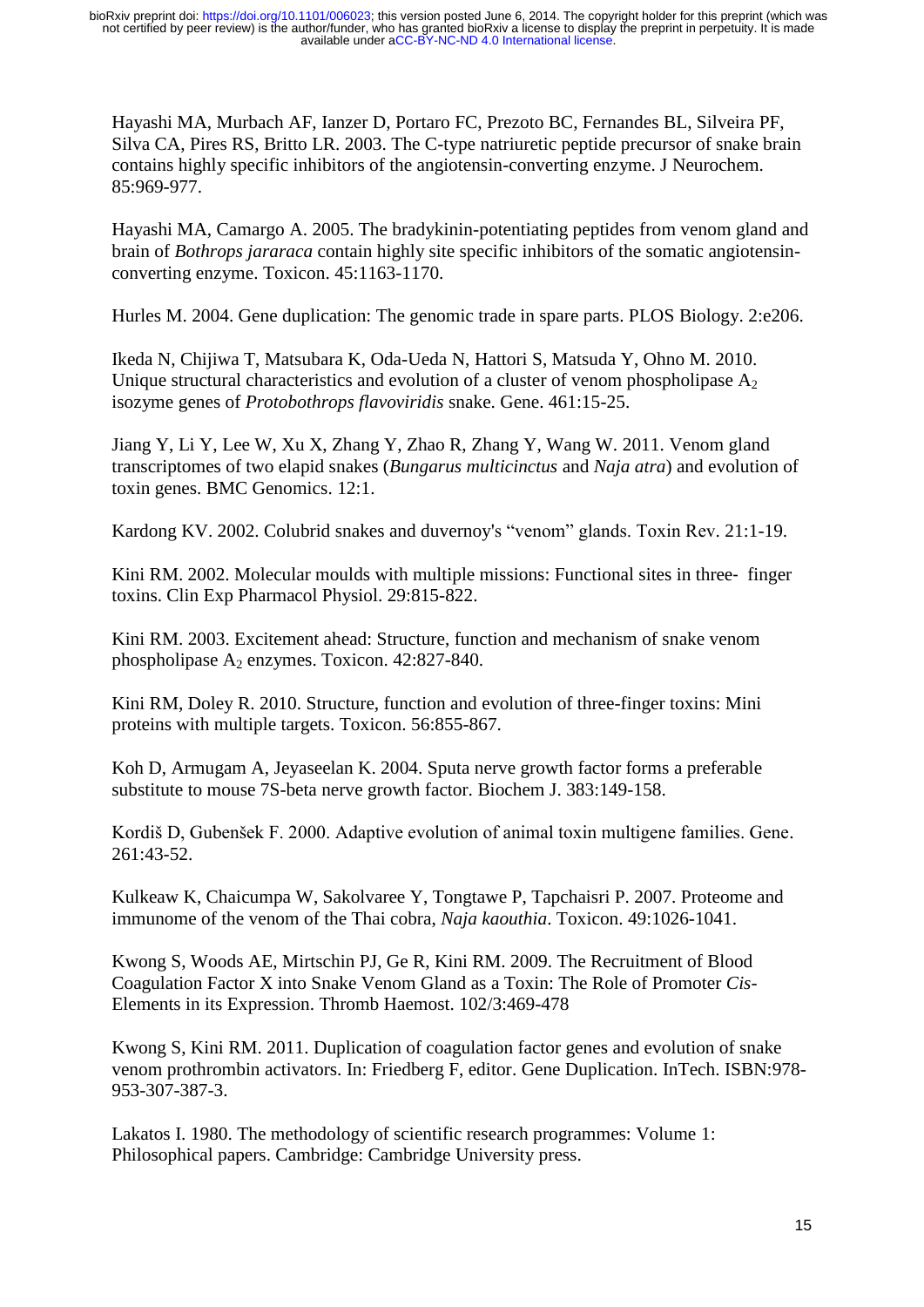Le TNM, Reza A, Swarup S, Kini RM. 2005. Gene duplication of coagulation factor V and origin of venom prothrombin activator in *Pseudonaja textilis* snake. Thromb Haemost. 93:420.

Lipps BV. 2000. Isolation of nerve growth factor (NGF) from human body fluids; saliva, serum and urine: Comparison between cobra venom and cobra serum NGF. J Nat Toxins. 9:349-356.

Lynch M, Conery JS. 2000. The evolutionary fate and consequences of duplicate genes. Science. 290:1151-1155.

Lynch M, Force A. 2000. The probability of duplicate gene preservation by subfunctionalization. Genetics. 154:459-473.

Lynch M, Conery JS. 2003. The evolutionary demography of duplicate genes. J Struct Funct Genomics. 3:35-44.

Lynch VJ. 2007. Inventing an arsenal: Adaptive evolution and neofunctionalization of snake venom phospholipase A<sub>2</sub> genes. BMC Evol Biol. 7:2.

Mable B. 2004. 'Why polyploidy is rarer in animals than in plants': Myths and mechanisms. Biol J Linn Soc. 82:453-466.

Margres MJ, Aronow K, Loyacano J, Rokyta DR. 2013. The venom-gland transcriptome of the eastern coral snake (*Micrurus fulvius*) reveals high venom complexity in the intragenomic evolution of venoms. BMC Genomics. 14:1-18.

Mighell A, Smith N, Robinson P, Markham A. 2000. Vertebrate pseudogenes. FEBS Lett. 468:109-114.

Murayama N, Hayashi MA, Ohi H, Ferreira LA, Hermann VV, Saito H, Fujita Y, Higuchi S, Fernandes BL, Yamane T et al. 1997. Cloning and sequence analysis of a *Bothrops jararaca* cDNA encoding a precursor of seven bradykinin-potentiating peptides and a C-type natriuretic peptide. Proc Natl Acad Sci U S A. 94:1189-1193.

Ohno S. 1970. Evolution by gene duplication. London: George Alien & Unwin Ltd. Berlin, Heidelberg and New York: Springer-Verlag.

Otto SP, Whitton J. 2000. Polyploid incidence and evolution. Annu Rev Genet. 34:401-437.

Popper KR. 1959. The logic of scientific discovery. New York: Routledge.

Presgraves DC. 2005. Evolutionary genomics: New genes for new jobs. Curr Biol. 15:R52- R53.

Rádis-Baptista G, Kubo T, Oguiura N, Svartman M, Almeida T, Batistic RF, Oliveira EB, Vianna-Morgante ÂM, Yamane T. 2003. Structure and chromosomal localization of the gene for crotamine, a toxin from the South American rattlesnake, *Crotalus durissus terrificus*. Toxicon. 42:747-752.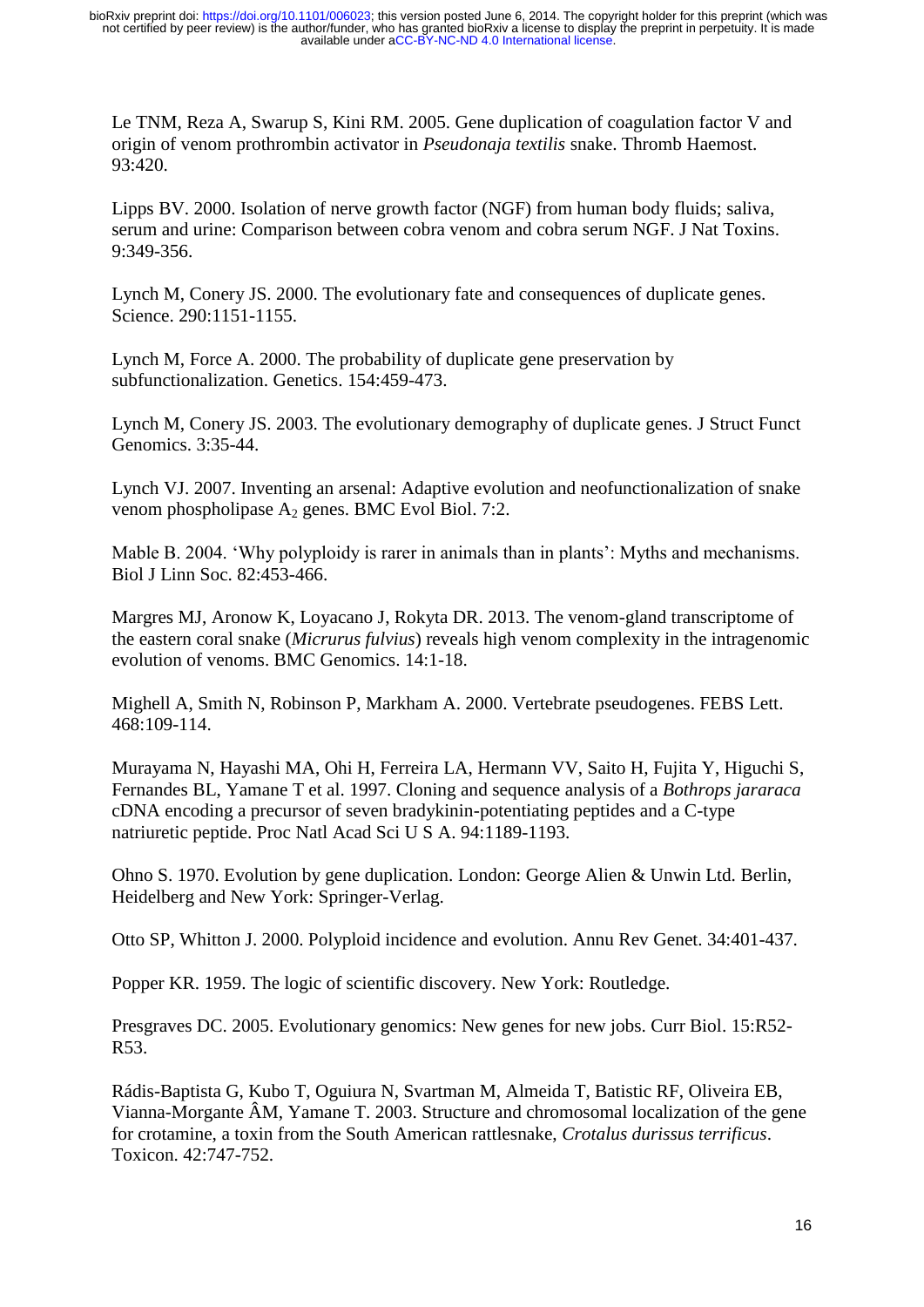Rádis-Baptista G, Kubo T, Oguiura N, Prieto da Silva A, Hayashi M, Oliveira E, Yamane T. 2004. Identification of crotasin, a crotamine-related gene of *Crotalus durissus terrificus*. Toxicon. 43:751-759.

Reza M, Swarup S, Kini R. 2007. Structure of two genes encoding parallel prothrombin activators in *Tropidechis carinatus* snake: Gene duplication and recruitment of factor X gene to the venom gland. J Thromb Haemost. 5:117-126.

Kipling R. 1902. Just so stories. London: Macmillan and Co. Limited.

Schwartz TS, Tae H, Yang Y, Mockaitis K, Van Hemert JL, Proulx SR, Choi J, Bronikowski AM. 2010. A garter snake transcriptome: Pyrosequencing, de novo assembly, and sexspecific differences. BMC Genomics. 11:694.

Schwartz TS, Bronikowski AM. 2013. Dissecting molecular stress networks: Identifying nodes of divergence between life‐history phenotypes. Mol Ecol. 22:739-756.

Shedlock AM, Botka CW, Zhao S, Shetty J, Zhang T, Liu JS, Deschavanne PJ, Edwards SV. 2007. Phylogenomics of nonavian reptiles and the structure of the ancestral amniote genome. Proc Natl Acad Sci U S A. 104:2767-2772.

Stewart AJ, Hannenhalli S, Plotkin JB. 2012. Why transcription factor binding sites are ten nucleotides long. Genetics. 192:973-985.

Sunagar K, Johnson WE, O'Brien SJ, Vasconcelos V, Antunes A. 2012. Evolution of CRISPs associated with Toxicoferan-reptilian venom and mammalian reproduction. Mol Biol Evol. 29:1807-1822.

Sunagar K, Fry BG, Jackson TN, Casewell NR, Undheim EA, Vidal N, Ali SA, King GF, Vasudevan K, Vasconcelos V. 2013. Molecular evolution of vertebrate neurotrophins: Cooption of the highly conserved nerve growth factor gene into the advanced snake venom arsenal. PLOS One. 8:e81827.

Tzika AC, Helaers R, Schramm G, Milinkovitch MC. 2011. Reptilian-transcriptome v1.0, a glimpse in the brain transcriptome of five divergent Sauropsida lineages and the phylogenetic position of turtles. EvoDevo. 2:1-18.

Van Damme EJ, Culerrier R, Barre A, Alvarez R, Rouge P, Peumans WJ. 2007. A novel family of lectins evolutionarily related to class V chitinases: An example of neofunctionalization in legumes. Plant Physiol. 144:662-672.

Vonk FJ, Casewell NR, Henkel CV, Heimberg AM, Jansen HJ, McCleary RJ, Kerkkamp HM, Vos RA, Guerreiro I, Calvete JJ et al. 2013. The king cobra genome reveals dynamic gene evolution and adaptation in the snake venom system. Proc Natl Acad Sci U S A. 110:20651-20656.

Wagstaff SC, Laing GD, Theakston RDG, Papaspyridis C, Harrison RA. 2006. Bioinformatics and multiepitope DNA immunization to design rational snake antivenom. PLOS Medicine. 3:e184.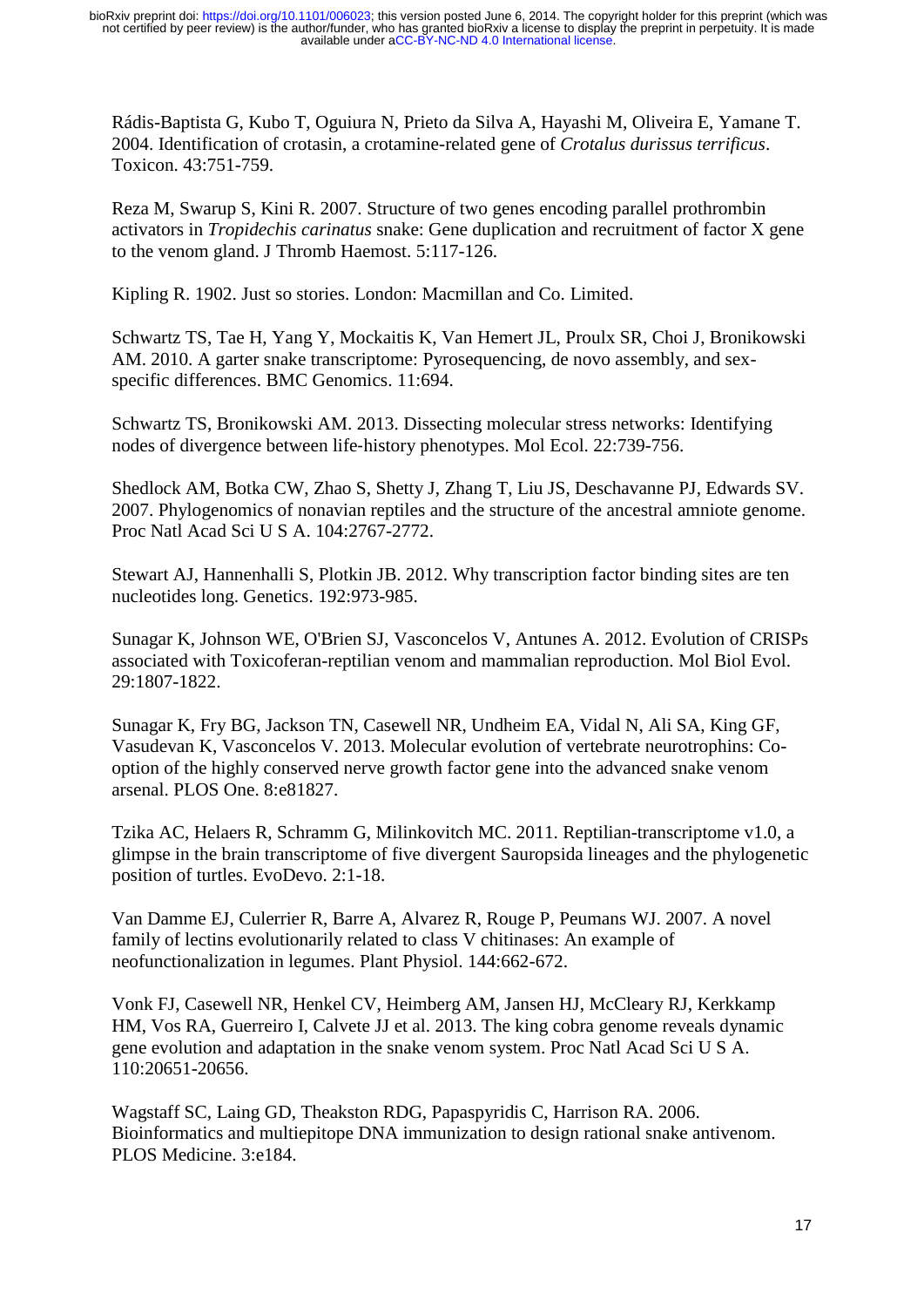Wagstaff SC, Sanz L, Juárez P, Harrison RA, Calvete JJ. 2009. Combined snake venomics and venom gland transcriptomic analysis of the ocellated carpet viper, *Echis ocellatus*. J Proteomics. 71:609-623.

Wall CE, Cozza S, Riquelme CA, McCombie WR, Heimiller JK, Marr TG, Leinwand LA. 2011. Whole transcriptome analysis of the fasting and fed Burmese python heart: Insights into extreme physiological cardiac adaptation. Physiol Genomics. 43:69-76.

Warrell DA. 2010. Snake bite. Lancet. 375:77-88.

Wong ES, Belov K. 2012. Venom evolution through gene duplications. Gene. 496:1-7.

Wray GA, Hahn MW, Abouheif E, Balhoff JP, Pizer M, Rockman MV, Romano LA. 2003. The evolution of transcriptional regulation in eukaryotes. Mol Biol Evol. 20:1377-1419.

Zhang J. 2003. Evolution by gene duplication: An update. Trends Ecol Evol. 18:292-298.

# **Acknowledgements**

The authors wish to thank R. Morgan, A. Barlow and C. Wüster for technical assistance and

S. Webster and W. Wüster for comments on the manuscript. We would also like to

acknowledge the always enthusiastic help and support of the late Ashley Tweedale. We are

very grateful to the staff of High Performance Computing (HPC) Wales for enabling and

supporting our access to their systems. This work was partially supported by a Royal Society

Research Grant awarded to JFM (grant number RG100514) and Wellcome Trust funding to

DWL (grant number 098051). JFM, MJH and MTS are supported by the Biosciences,

Environment and Agriculture Alliance (BEAA) between Bangor University and Aberystwyth

University and ADH is funded by a Bangor University 125<sup>th</sup> Anniversary Studentship.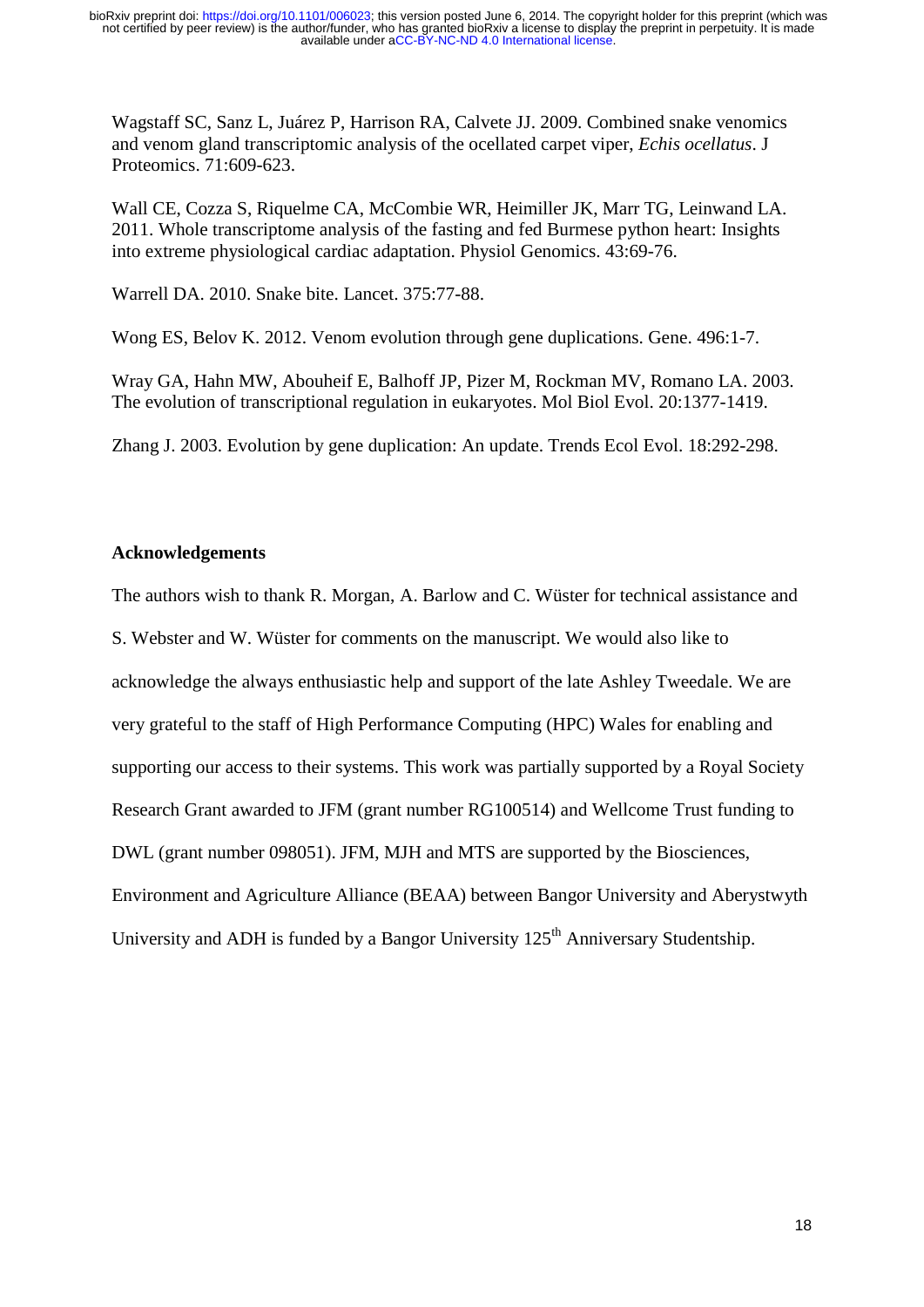#### **Figure Legends**

**Figure 1. Restriction and recruitment.** Duplicated genes may be either restricted or recruited to the venom gland, with the latter process dependent on the evolution of new combinations of transcription factor binding sites in upstream regulatory regions. Mutation/loss of regulatory regions is indicated with an X.

**Figure 2. Tissue distribution of putative toxin gene families.** Many proposed toxin gene families are expressed in a wide range of tissues, including the salivary or venom gland and have therefore been restricted to the venom gland following duplication, not recruited. Tissue abbreviations: Sal, salivary gland; VG, venom gland; Bra, brain; Liv, liver; K, kidney; O, ovary; P, pooled tissue (see text for details). Species abbreviations: Ema, leopard gecko (*Eublepharis macularius*); Pre, royal python (*Python regius*); Oae, rough green snake (*Opheodrys aestivus*); Pgu, corn snake (*Pantherophis guttatus*); Eco, painted saw-scaled viper (*Echis coloratus*); Oha, king cobra (*Ophiophagus hannah*); Tel, garter snake (*Thamnophis elegans*).

**Figure 3. Maximum likelihood tree of** *complement C3* **genes.** *complement C3* genes are expressed in a diversity of tissues, including venom and salivary glands. Following a gene duplication event (marked with \*, shaded dark grey) one paralog has been restricted to the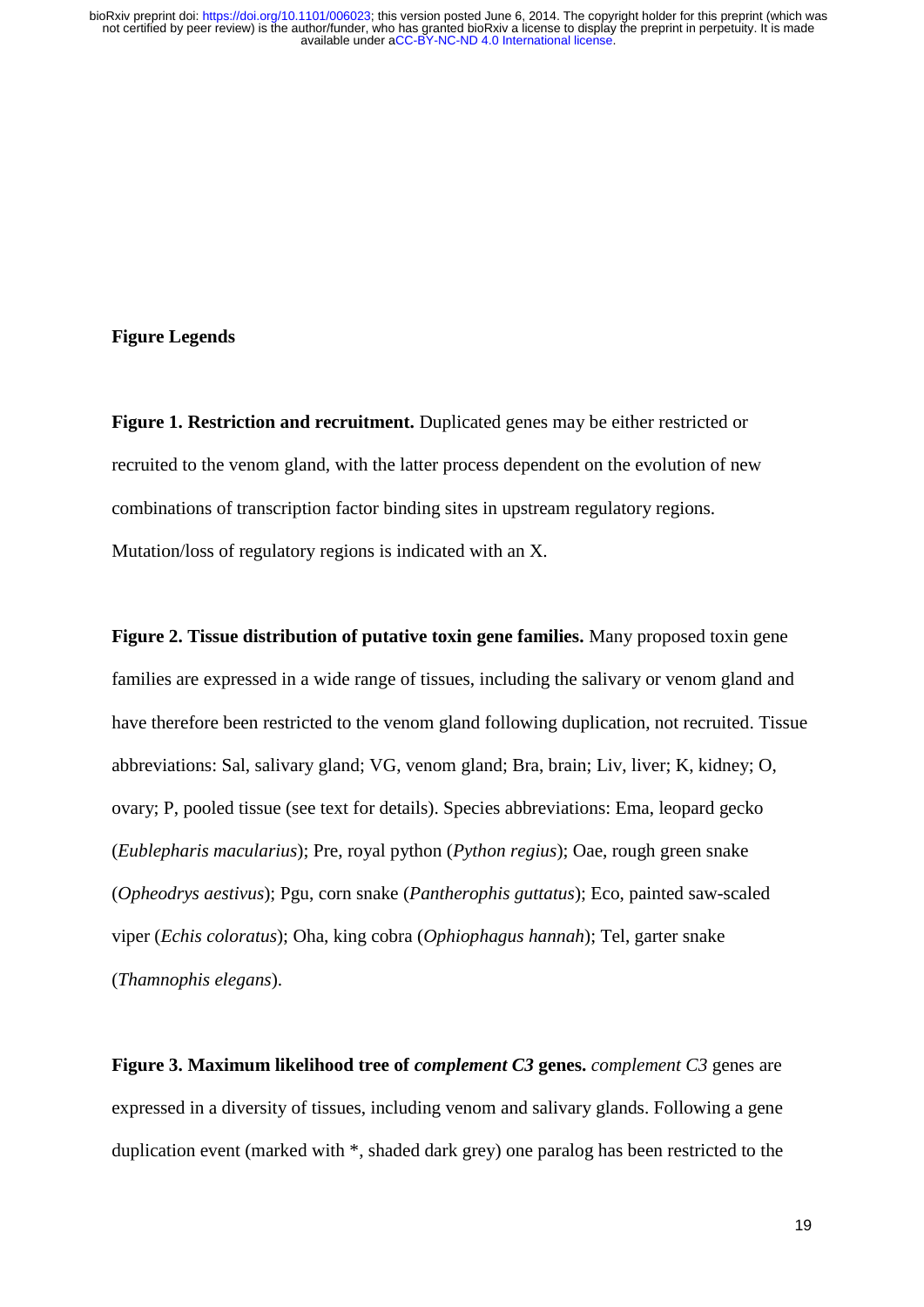venom gland in the king cobra (*Ophiophagus hannah*) and the monocled cobra (*Naja kaouthia*). The two distinct king cobra sequences most likely represent geographic variation between Indonesian and Chinese populations. An additional gene duplication event appears to have occurred in the *Austrelaps superbus* lineage (marked with +, shaded light grey). Lineages for which body (non-venom gland) sequences are available are coloured blue and bootstrap values for 500 replicates are shown above branches.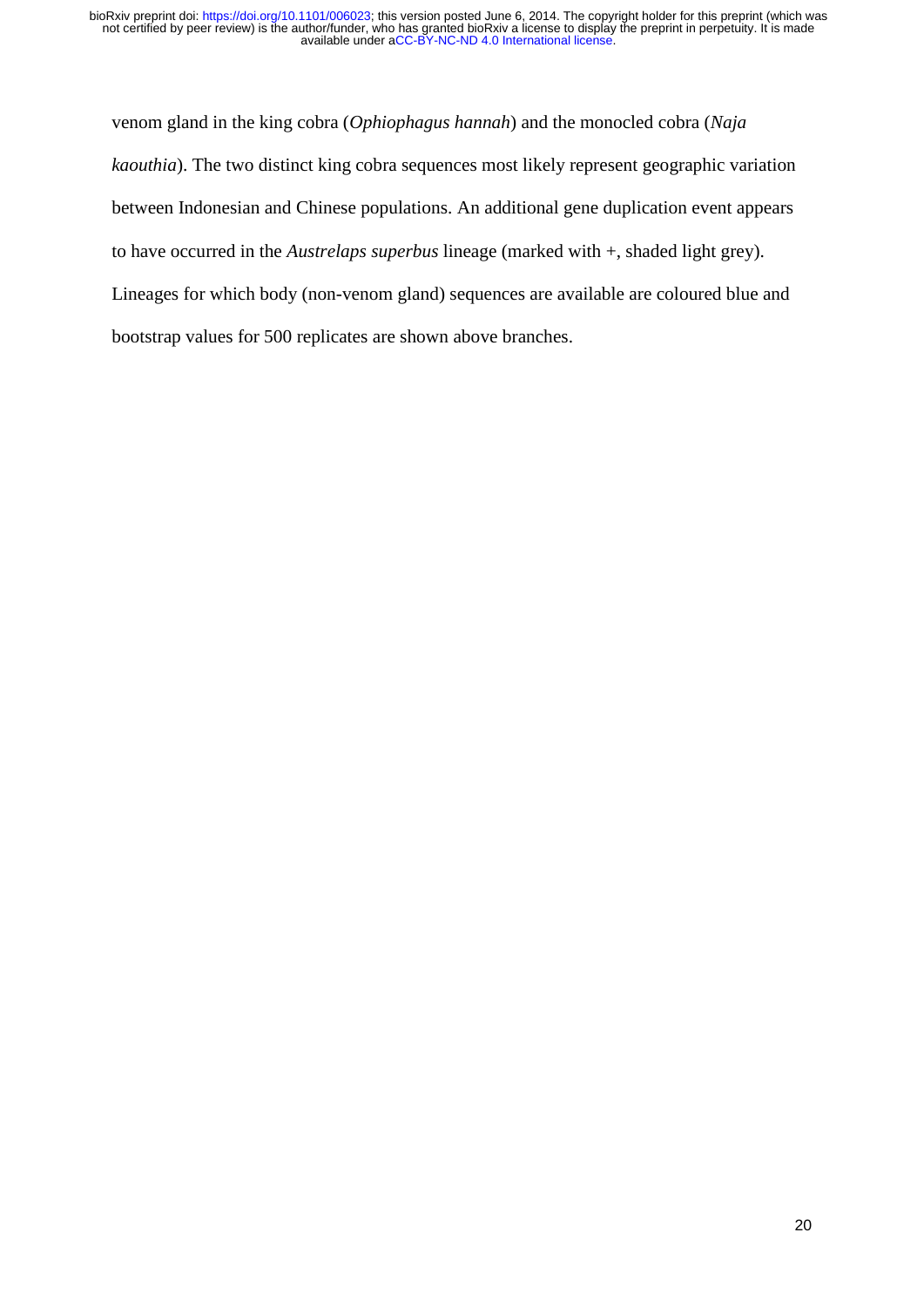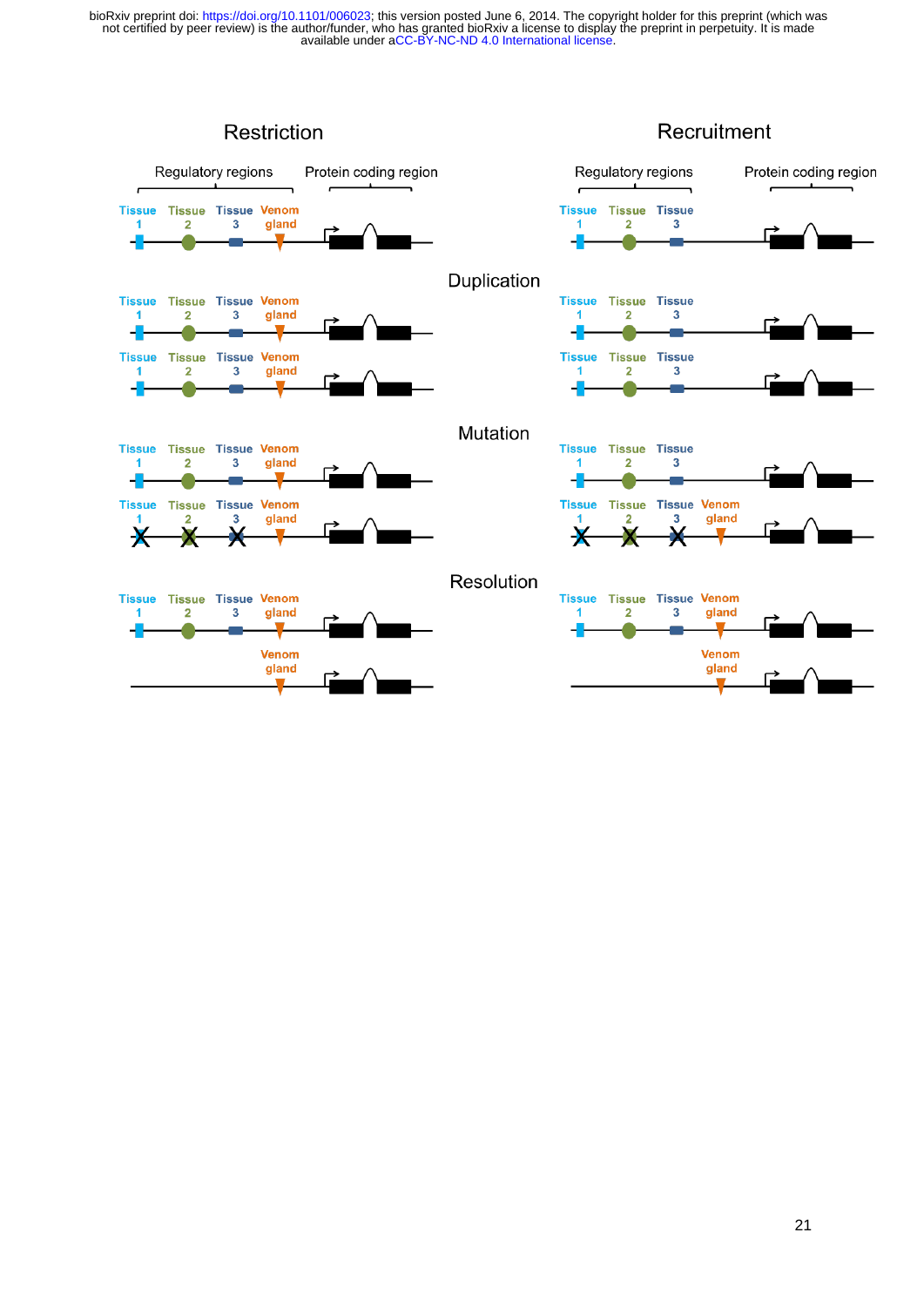|                                               | Tissue/species |             |            |              |             |             |             |              |          |             |             |             |              |              |              |             |             |              |                                             |             |              |              |         |
|-----------------------------------------------|----------------|-------------|------------|--------------|-------------|-------------|-------------|--------------|----------|-------------|-------------|-------------|--------------|--------------|--------------|-------------|-------------|--------------|---------------------------------------------|-------------|--------------|--------------|---------|
|                                               | Sal/VG         |             |            |              |             | Scent gland |             |              |          |             | Skin        |             |              |              | Bra          |             | Liv         |              | K                                           | $\circ$     | $\, {\bf P}$ |              |         |
|                                               | E              | $\mathbf P$ | $\circ$    | $\, {\bf P}$ | E           | $\circ$     | $\mathbf E$ | $\, {\bf P}$ | $\circ$  | $\mathbf P$ | $\mathbf E$ | $\mathbf E$ | $\mathbf{P}$ | $\circ$      | $\, {\bf P}$ | $\mathbf E$ | $\mathbf E$ | $\, {\bf P}$ | $\mathbf E$                                 | $\mathbf T$ | $\mathbf E$  | E            | $\circ$ |
|                                               | m              | r           | a          | g            | $\mathsf C$ | h           | m           | $\mathtt{r}$ | $\alpha$ | g           | $\mathsf C$ | m           | $\mathtt{r}$ | $\mathsf{a}$ | g            | $\mathsf C$ | $\mathsf C$ | $\mathsf g$  | $\mathrm{C}% _{z}=\mathrm{C}_{z}\mathrm{C}$ | $\rm ^{e}$  | $\mathsf C$  | $\mathsf{C}$ | h       |
|                                               | a              | e           | $\epsilon$ | u            | $\circ$     | a           | a           | e            | e        | u           | $\circ$     | a           | e            | e            | u            | $\circ$     | $\circ$     | u            | $\circ$                                     | $\mathbf 1$ | $\circ$      | $\circ$      | a       |
| 3ftx                                          |                |             |            |              |             |             |             |              |          |             |             |             |              |              |              |             |             |              |                                             |             |              |              |         |
| ADAM                                          |                |             |            |              |             |             |             |              |          |             |             |             |              |              |              |             |             |              |                                             |             |              |              |         |
| Acetlycholinesterase                          |                |             |            |              |             |             |             |              |          |             |             |             |              |              |              |             |             |              |                                             |             |              |              |         |
| Complement c3                                 |                |             |            |              |             |             |             |              |          |             |             |             |              |              |              |             |             |              |                                             |             |              |              |         |
| Crisp                                         |                |             |            |              |             |             |             |              |          |             |             |             |              |              |              |             |             |              |                                             |             |              |              |         |
| $\overline{\text{Crotamine}/\beta}$ -defensin |                |             |            |              |             |             |             |              |          |             |             |             |              |              |              |             |             |              |                                             |             |              |              |         |
| Cystatin                                      |                |             |            |              |             |             |             |              |          |             |             |             |              |              |              |             |             |              |                                             |             |              |              |         |
| Factor V                                      |                |             |            |              |             |             |             |              |          |             |             |             |              |              |              |             |             |              |                                             |             |              |              |         |
| Factor X                                      |                |             |            |              |             |             |             |              |          |             |             |             |              |              |              |             |             |              |                                             |             |              |              |         |
| Kallikrein                                    |                |             |            |              |             |             |             |              |          |             |             |             |              |              |              |             |             |              |                                             |             |              |              |         |
| Kunitz                                        |                |             |            |              |             |             |             |              |          |             |             |             |              |              |              |             |             |              |                                             |             |              |              |         |
| L-amino acid oxidase                          |                |             |            |              |             |             |             |              |          |             |             |             |              |              |              |             |             |              |                                             |             |              |              |         |
| Lectin                                        |                |             |            |              |             |             |             |              |          |             |             |             |              |              |              |             |             |              |                                             |             |              |              |         |
| Natriuretic peptide                           |                |             |            |              |             |             |             |              |          |             |             |             |              |              |              |             |             |              |                                             |             |              |              |         |
| Nerve growth factor                           |                |             |            |              |             |             |             |              |          |             |             |             |              |              |              |             |             |              |                                             |             |              |              |         |
| Phospholipase A2                              |                |             |            |              |             |             |             |              |          |             |             |             |              |              |              |             |             |              |                                             |             |              |              |         |
| Vegf                                          |                |             |            |              |             |             |             |              |          |             |             |             |              |              |              |             |             |              |                                             |             |              |              |         |
| Vespryn                                       |                |             |            |              |             |             |             |              |          |             |             |             |              |              |              |             |             |              |                                             |             |              |              |         |
| Waprin                                        |                |             |            |              |             |             |             |              |          |             |             |             |              |              |              |             |             |              |                                             |             |              |              |         |